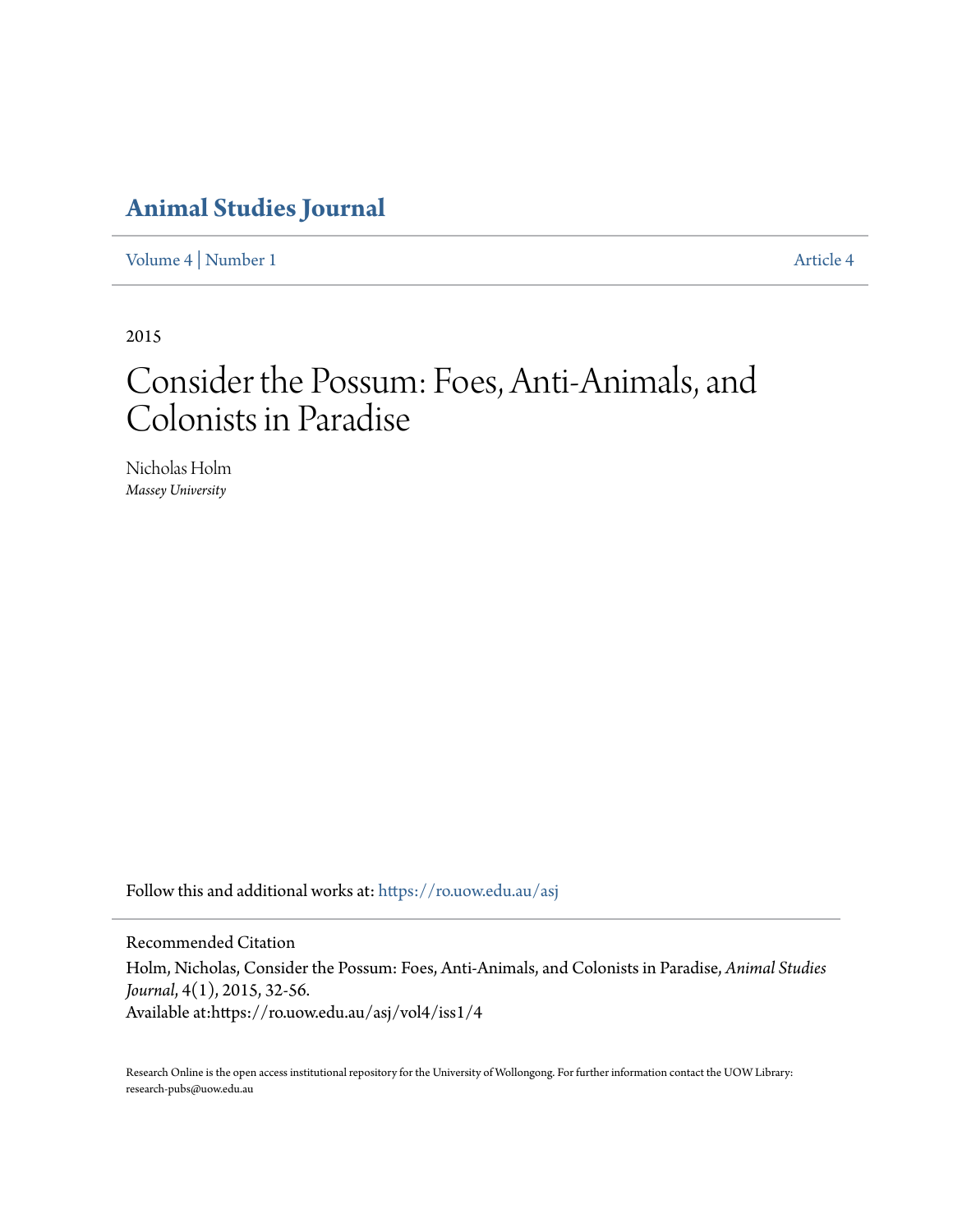# Consider the Possum: Foes, Anti-Animals, and Colonists in Paradise

### **Abstract**

The brushtail possum is not treated like other animals in Aotearoa-New Zealand. Publically decried, officially poisoned, frequently shot at and intentionally steered towards, the possum is a despised animal. Indeed, as prior writers on the subject have noted, in order to be a New Zealander, it is almost compulsory to hate the possum (Isern, Potts). Building on that prior descriptive work, this article takes up that hatred of the possum in terms of larger discourses surrounding colonialism and environmentalism in order to make sense of the ideological work of possum-hating. Beginning with the observation that those who are most committed to animal preservation and protection are those who hate possums the most, I argue that in Aotearoa-New Zealand the possum can be understood as 'anti-animal': an animal that needs to be destroyed, not protected in order to conserve nature. Hence, whereas environmental discourse normally foregrounds the protection of animals and natural environments generally, anti-animals represent the inversion of that logic whereby certain animals must be destroyed in order to conserve nature. The concept of the anti-animal is developed with reference to political theorist Carl Schmitt's notion of the enemy/foe distinction, where the foe is an enemy who must not be simply defeated, but actively and personally hated and then eventually destroyed. In the second part of my article, I argue that the possum's status as anti-animal is a function of its existence at the crossroads of postcolonial and environmental ideologies. Commonly presented as an invasive and destructive entity, whose existence leads to the destruction of native wildlife, I argue that the possum works to distract from the environmental destruction directly wrought by p ākehā colonists in Aotearoa-New Zealand. I thus suggest that possum-hatred acts to resolve the contradiction between the vision of a pristine natural environment that informs Aotearoa-New Zealand's wide range of conservation practices, from species restoration to border security, and the continued existence of the settler state.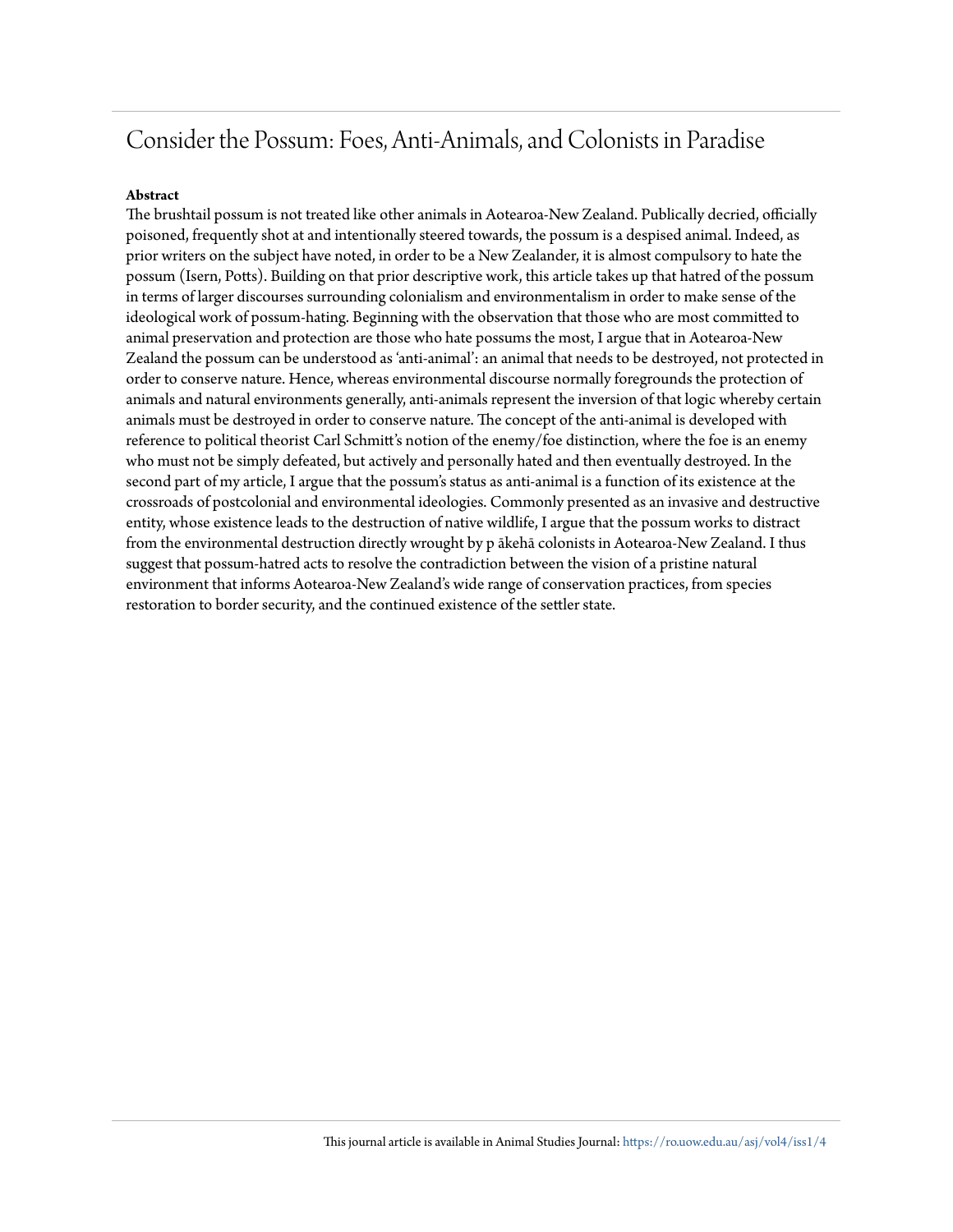# Consider the Possum: Foes, Anti-Animals, and Colonists in Paradise

## Nicholas Holm

### Massey University

Abstract: The brushtail possum is not treated like other animals in Aotearoa-New Zealand. Publically decried, officially poisoned, frequently shot at and intentionally steered towards, the possum is a despised animal. Indeed, as prior writers on the subject have noted, in order to be a New Zealander, it is almost compulsory to hate the possum (Isern, Potts). Building on that prior descriptive work, this article takes up that hatred of the possum in terms of larger discourses surrounding colonialism and environmentalism in order to make sense of the ideological work of possum-hating.

Beginning with the observation that those who are most committed to animal preservation and protection are those who hate possums the most, I argue that in Aotearoa-New Zealand the possum can be understood as 'anti-animal': an animal that needs to be destroyed, not protected in order to conserve nature. Hence, whereas environmental discourse normally foregrounds the protection of animals and natural environments generally, anti-animals represent the inversion of that logic whereby certain animals must be destroyed in order to conserve nature. The concept of the anti-animal is developed with reference to political theorist Carl Schmitt's notion of the enemy/foe distinction, where the foe is an enemy who must not be simply defeated, but actively and personally hated and then eventually destroyed. In the second part of my article, I argue that the possum's status as anti-animal is a function of its existence at the crossroads of postcolonial and environmental ideologies. Commonly presented as an invasive and destructive entity, whose existence leads to the destruction of native wildlife, I argue that the possum works to distract from the environmental destruction directly wrought by p*ā*keh*ā* colonists in Aotearoa-New Zealand.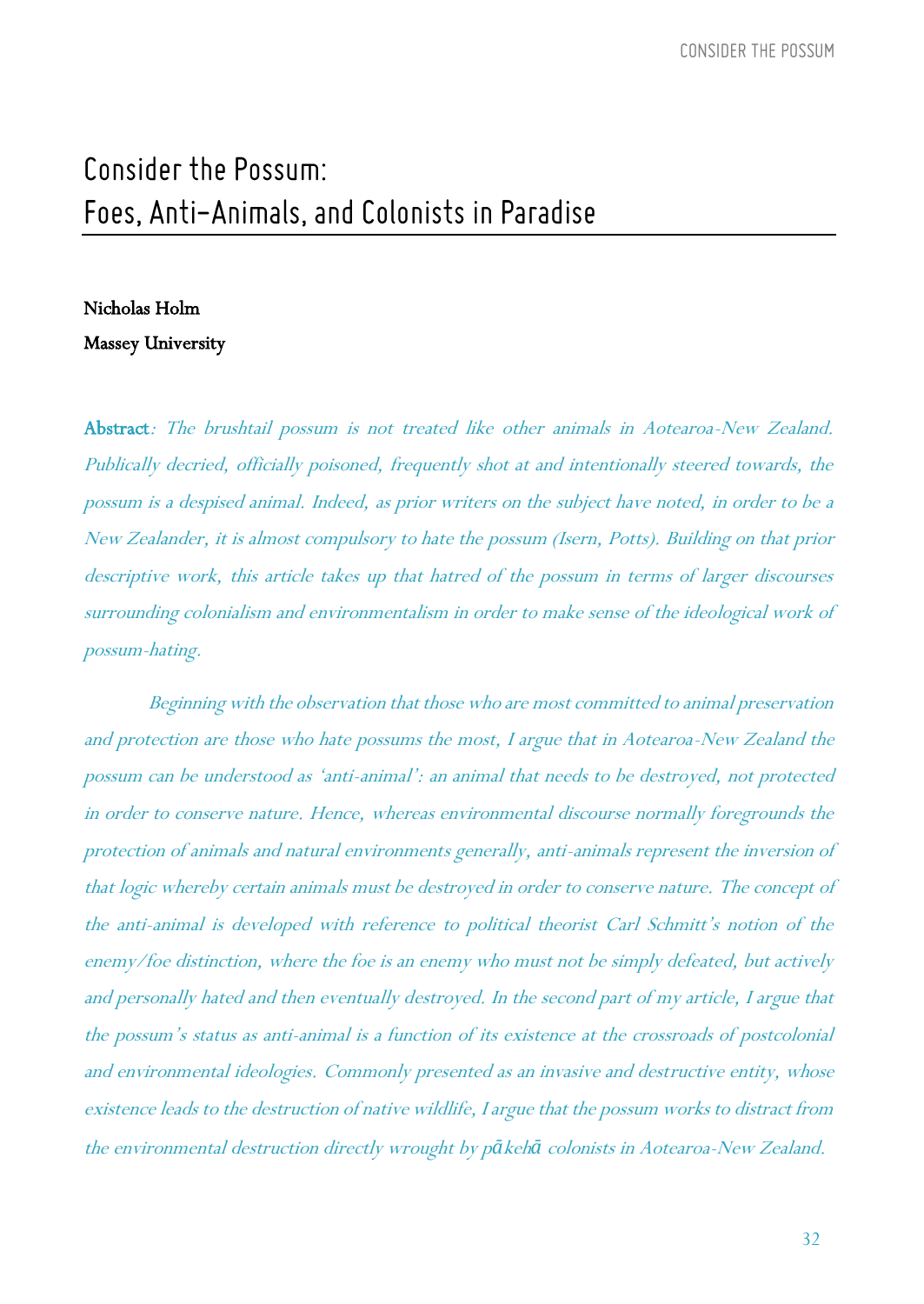I thus suggest that possum-hatred acts to resolve the contradiction between the vision of a pristine natural environment that informs Aotearoa-New Zealand's wide range of conservation practices, from species restoration to border security, and the continued existence of the settler state.

Keywords: possums, Aotearoa-New Zealand, environmental management, anti-animals, species extermination, ecology, enemy / foe, colonialism

'Whoever wants to annihilate me is not my enemy, but my satanic pursuer'

(Schmitt 'Glossarium' 36)

For those familiar with the environmental attitudes of Aotearoa-New Zealand, it is neither secret, nor a surprise that the common brushtail possum (*Trichosurus vulpecula* or more frequently just 'possum') is not treated like other species. Publically decried, officially poisoned, frequently shot at, and intentionally steered towards by drivers, the possum is a despised animal. Indeed, as prior writers on the subject have noted, in order to be a New Zealander, it is almost compulsory to hate the possum: Annie Potts suggests that 'to live in New Zealand is to experience a sustained and vigorous campaign against the brushtail possum; it is unpatriotic to question, let alone resist, the demonization of possums in this country' (1), while Thomas Isern more succinctly declares 'everyone hates possums' (245).<sup>1</sup> To be a possum in Aotearoa-New Zealand is to be an unusually, perhaps even unnaturally, unpopular animal.

In this paper I am concerned with accounting for the violent unpopularity of the possum and how it might be understood in relation to larger questions regarding the intersection of Aotearoa-New Zealand's colonial history and environmentalist ethos. In particular, I aim to address how assessments of the ecological impacts of possums become entangled with postcolonial anxieties regarding the natural world and thereby frequently overflow what might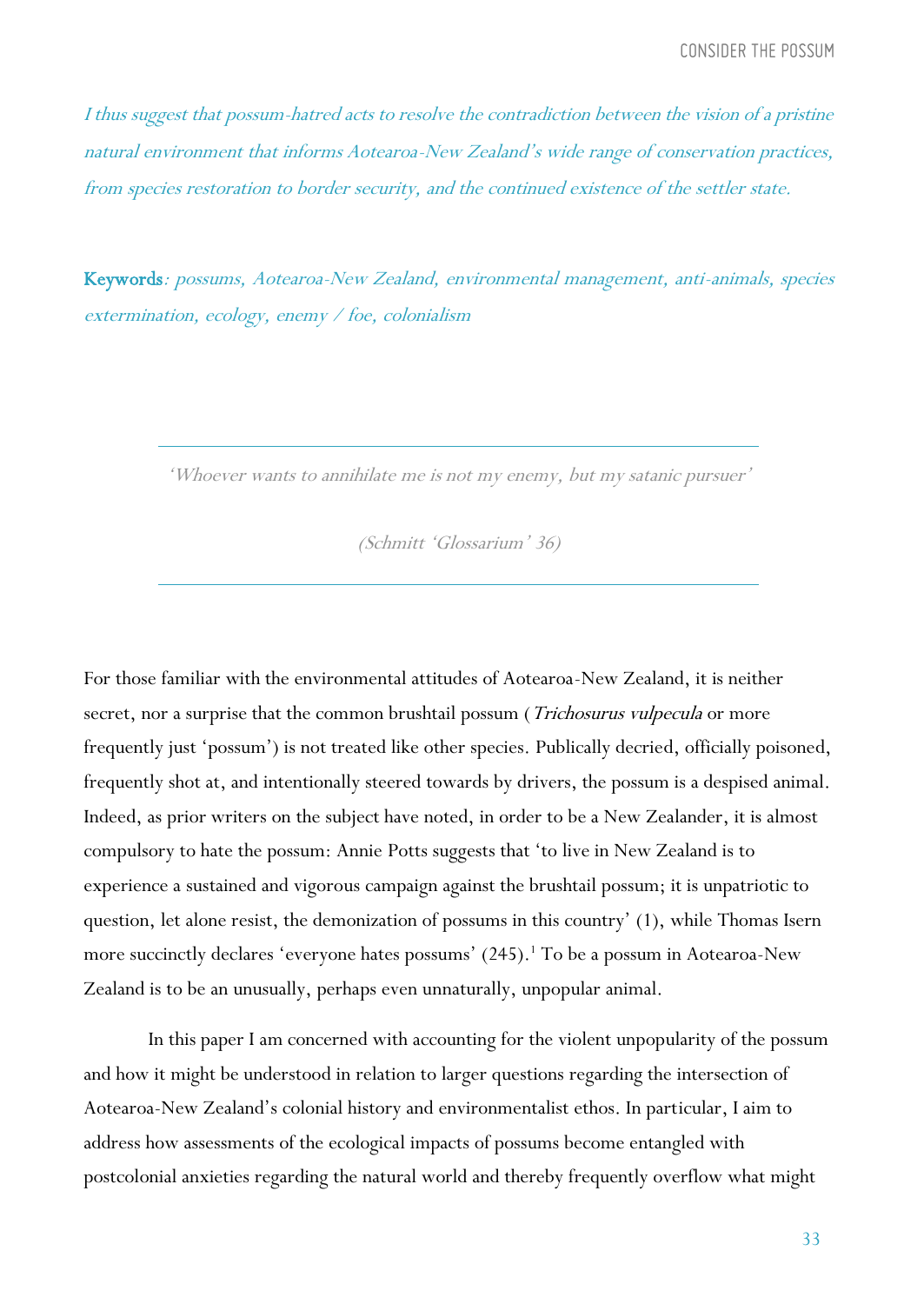be considered the legitimate grounds for controlling possum populations. This overflow, I will suggest, is tied up with transformations in the environmental status of the possum as an animal. Despised and derided, the possum is denied many of the protections normally afforded animals in the context of ecological and environmental discourses and therefore becomes what I refer to as an 'anti-animal': a creature outside of, and even opposed to, the natural world. Drawing on the political theorist Carl Schmitt's notion of the enemy/foe distinction, I argue that the category of the 'anti-animal' marks an inversion of usual ecological attitudes towards wild animals, whereby they become the subject of persecution and extermination rather than protection and conservation. With the purpose of determining how it is that the possum has been assigned this unenviable designation as the poster child for fallen nature, I thus suggest that it is the possum's close historical affinity with pākehā (European) New Zealanders that ultimately underpins the persistence presence of anti-possum hatred.<sup>2</sup>

#### Learning to Hate the Enemy

A possum is a small, furry, nocturnal, tree-dwelling marsupial that is roughly the size of a large domestic cat (with which possums frequently come in conflict in suburban settings). Possums have long, bushy tails, pronounced snouts and large pointed ears, which give them the fox-like appearance from which they derive their Latin name. Their plush coat comes in a variety of colours, such as grey, brown and black and is the reason for their presence in Aotearoa-New Zealand, to which they were intentionally introduced from Australia in 1837 with the goal of establishing a fur trade (DOC 'Possums'). Those plans went somewhat awry, however, when possums proved strikingly well-adapted to their new environment and flourished due to a lack of any real predators, ample food supplies and only limited competition from the native bird life. As a consequence, possum numbers exploded during the late nineteenth and twentieth centuries as the animals spread from a limited number of initial release sites to establish habitats throughout almost every one of the country's diverse ecosystems. Despite subsequent and longrunning attempts at population control since the 1940s, recent estimates suggest a current population of 48 million possums: equivalent to roughly twelve possums for every human inhabitant of Aotearoa-New Zealand and one and a half times the number of sheep (Warburton, Cowan and Shepherd 9, Statistics New Zealand 'Sheep').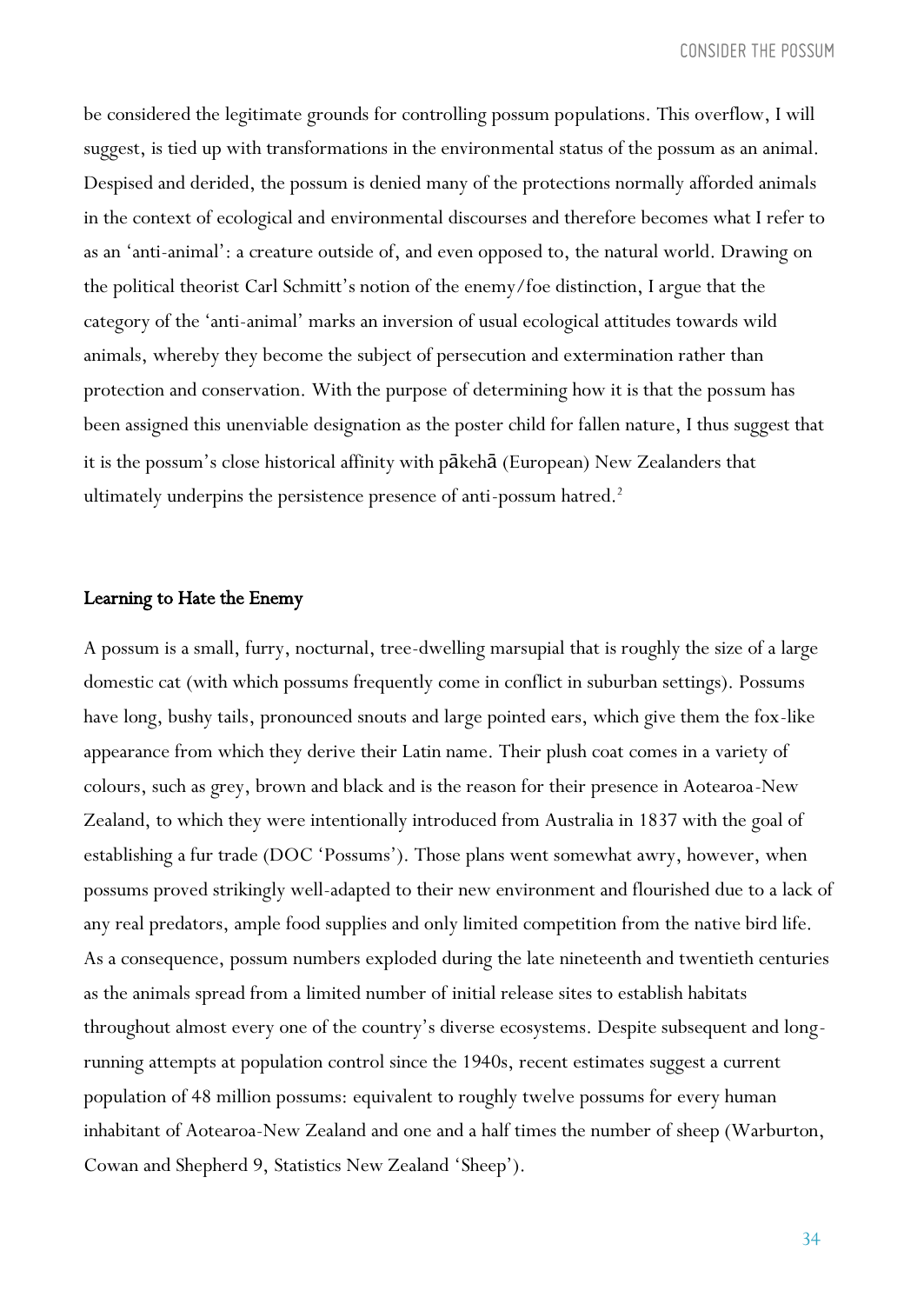Given the massive possum population, there is little mystery behind the rationale for possum-hatred at the level of dominant environmental ideology: possums strip bark and new growth from native trees and compete with endangered bird species for habitats and food (and sometimes eat eggs and young birds). As a result, possums have been held responsible for major environmental impacts, including highly-visible instances of localised canopy dieback and the more subtle and long-term process of gradual depletion of particular favoured feed species, which can lead to shifts in ecological make-up of forests (Nugent  $1-2$ ). Due to both indirect competition and direct predation, possums have also been identified as a major obstacle to the successful reintroduction and recovery of rare native bird species, such as the kiwi and kōkako (Innes 1). In addition to these environmental implications, there is also a strong economic rationale for anti-possum sentiment according to the dominant logic of the agricultural sector, wherein animals are largely reduced to means for the generation of profit. From such a perspective, possums serve as a vector for bovine tuberculosis, which can lead to severe illness and death in herds, as well as reduced dairy and meat production (Ramsey and Coleman 1–2, Zinsstag et al. 90). Consequently, for those seeking to ensure either the success and flourishing of native forests and bird species or the maximum profitability for cattle farmers, there exist well-established ecological and economic reasons to wish death upon those small, furry arboreal marsupials: these clear and well-defined threats that form the basis for the development and crystallisation of anti-possum sentiment, which manifest in both state-official and popular discourses.

At the level of the New Zealand state, anti-possum impulses have given rise to an interconnected web of legal, governmental and institutional structures. Operating under the euphemistic banner of 'possum management,' the large-scale extermination of possums has been official government policy since the 1960s and since then has been the subject of extensive ongoing research and public funding. This commitment to possum extermination was codified in the 1993 Biosecurity Act, a 'world first' piece of legislation (MAF 2), that, under the subheading of 'pest management': 'provide[s] for the eradication or effective management of harmful organisms that are present in New Zealand' (Biosecurity Act 5.54). Operating within broad parameters, the act grants extensive powers to government agencies such as the National Pest Control Agencies, or NPCA (formerly the National Possum Control Agencies), in order to ensure the maintenance of biosecurity, including extensive powers of seizure, vaccination,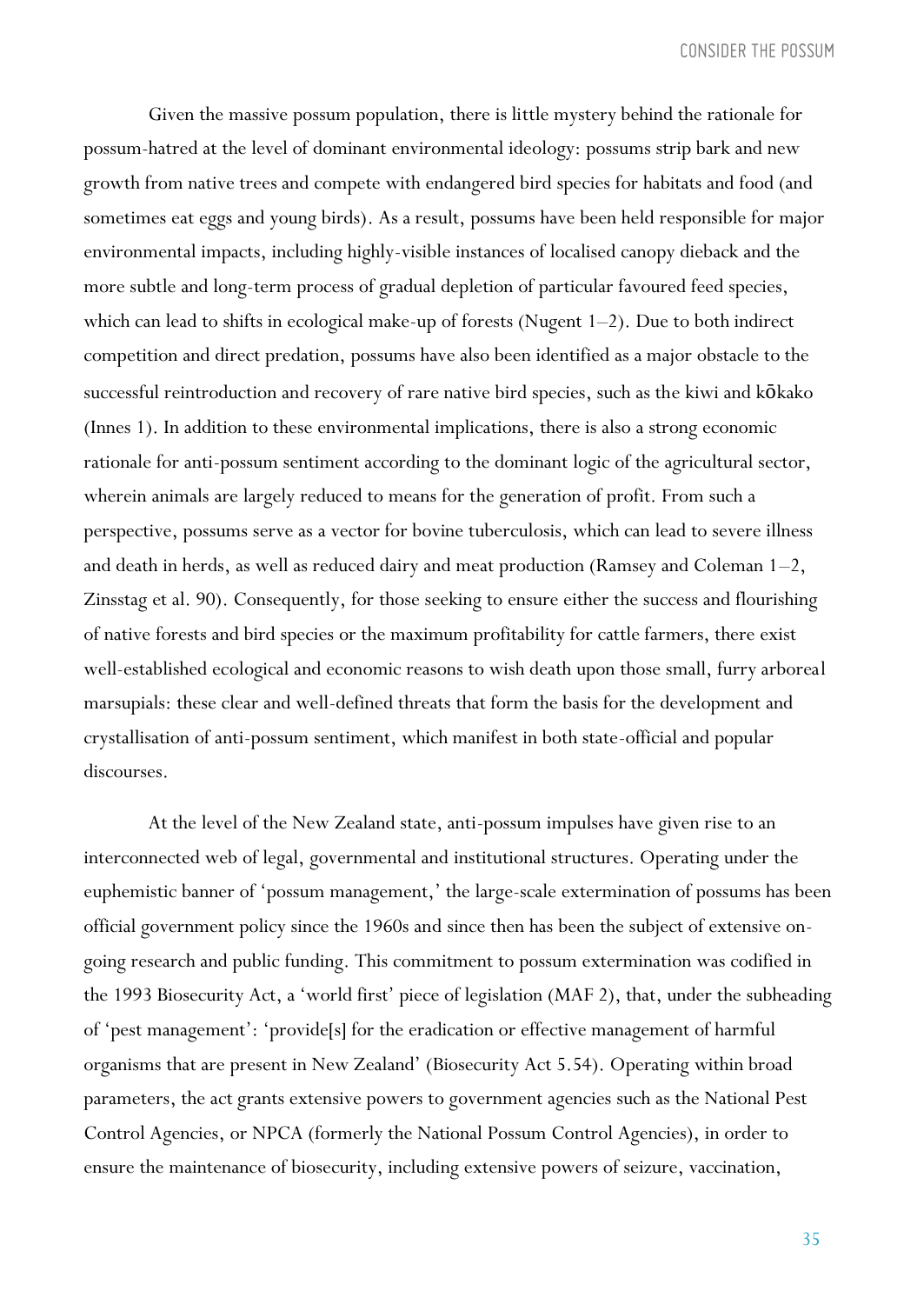destruction and even the declaration of a state of biosecurity emergency. In addition to the development, refinement and implementation of possum elimination techniques, the NPCA is also responsible for anti-possum education, including the production and distribution of stateofficial anti-possum publications, with names like 'The Possum Busters Are Coming' and 'A Plague of Possums' (NPCA.org).

Moreover, despite its official status, the NPCA is far from the only institution in Aotearoa-New Zealand dedicated to the elimination of possums (and other vertebrate 'pests').<sup>3</sup> The most recent and currently most high-profile possum extermination project is the Predator Free New Zealand charitable trust, which was launched in 2013 and has quickly established itself as the key advocate for the new goal of total possum elimination.<sup>4</sup> Bringing together a diverse group of stakeholders – including not only anti-possum stalwarts such as DOC, but also conservation groups, the national farming lobby, several philanthropic trusts, four different universities, and private sector representatives, including information technology and management companies – the Predator Free initiative represents an entanglement of environmental, governmental, academic and commercial interests. The breadth of support for the Predator Free initiative is thus indicative of not only the reach of anti-possum sentiment in Aotearoa-New Zealand, but also of a novel fusion of public-interest conservation driven by private-interest profit-seeking with the explicit goal of 'attract[ing] commercial interest by raising awareness of the opportunities, both national and internationally' (PFNZ.org). Alongside this new corporate model, the Predator Free project also ushers in a new ultimate manifestation of anti-possum sentiment: whereas previous anti-possum awareness campaigns focused on control and reduction, Predator Free has no qualms about calling outright for the elimination of all possums and other invasive predatory species. Speaking in revealing language about the project's goals, one of the key trustees of Predator Free, Charles Daugherty, has even referred to the project as a 'military operation' (Gross n.p.). Understood in such terms, Predator Free NZ thus represents a previously inconceivable escalation in anti-possum actions as it brings together an alliance of state management and corporate profit in order to conduct a military style extermination of an undesired species.

Nor is such sentiment out of place in the wider cultural context of Aotearoa-New Zealand, where state-official opposition to possums is replicated at the level of popular discourse, where it often manifests in similarly extreme forms. Potts documents at some length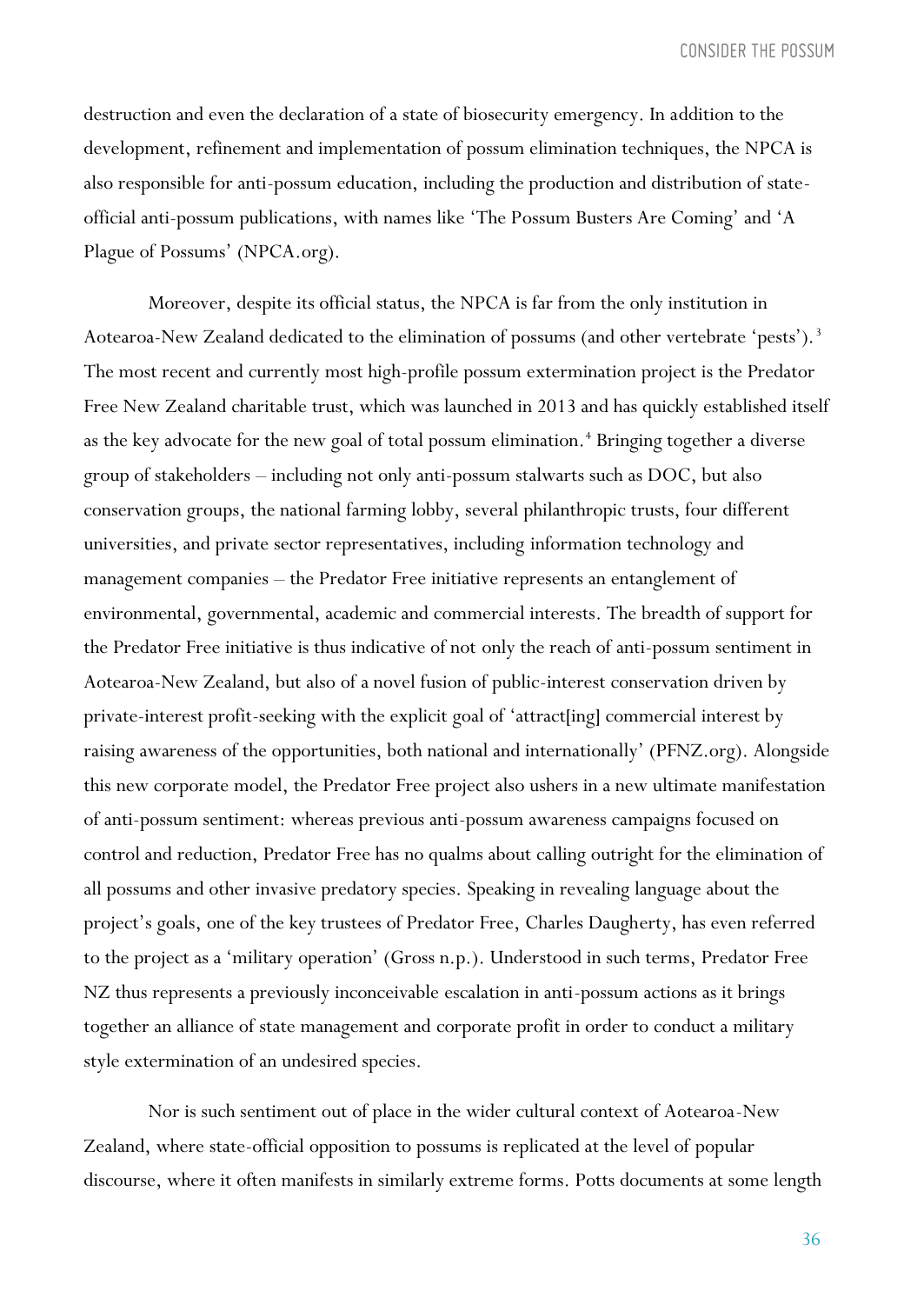the various discursive strategies by which possums are represented in the different popular media of Aotearoa-New Zealand, including what she refers to as the 'foreign threat narrative,' whereby possums are cast as dangerous alien invaders (4), 'the revenge narrative,' that seeks to punish possums for their slights against the nation (7), and 'the "cute, but…" narrative,' by which the public is dissuade from sympathising with the animals (13–5). The sum of these ongoing discursive interventions is not so much a public baying for possum blood, but more of a general acceptance that possums not only do die, but must die as part of the larger national project. The casual acceptance of possum death manifests in multiple ways beyond official public awareness campaigns: from newspaper editorials in support of extermination efforts (Macdonald n.p., Martin n.p., Stirling 5) to the 'Great Father's Day Possum Cull' held at a rural school in 2013 (Rodney News) and a government-sponsored mobile game called 'Possum Stomp' where 'the player helps the Stompy the Kiwi [sic] to run around and stomp on the zombie possums before they steal his eggs. The zombie possums represent all invasive pests and the kiwi represents New Zealand's indigenous biodiversity' (Landcare). A 2014 road safety advertisement nonchalantly asserts that 'it's us or the possum' (NZTA), thereby indirectly evoking the 'game,' no doubt familiar to most New Zealand motorists, of 'possum or cat,' whereby motorists attempt (in a responsible manner and in accordance with relevant road rules) to determine whether road-kill is worth grieving or not, while, in an uncanny echo of America's 'War on Terror,' possums have even become the subject of drone surveillance as part of what is frequently referred to as the 'War on Possums' (Graham). Such examples begin to suggest the diversity and depth of anti-possum sentiment in a range of popular media and fora.

Across the media landscape of Aotearoa-New Zealand, possums thus routinely recur as that animal whose death is sometimes celebrated, often ignored and never really ever grieved. While recent discourse on possums might be less openly and aggressively blood-thirsty than that documented by Isern in the 1990s and Potts in 2009 in terms of both state-official and popular discourses, possums continue to be animals that can be killed with impunity and their deaths celebrated without apology. There are few laments for road-kill possums or repressed shudders at the sight of possum traps: unlike other animals, especially other furry vertebrates, possums are killed openly and frequently with few compunctions and little public outcry. Hence, although grounded in particular environmental and economic concerns, anti-possum rhetoric and practice has expanded out beyond those initial rationales and now takes on a self-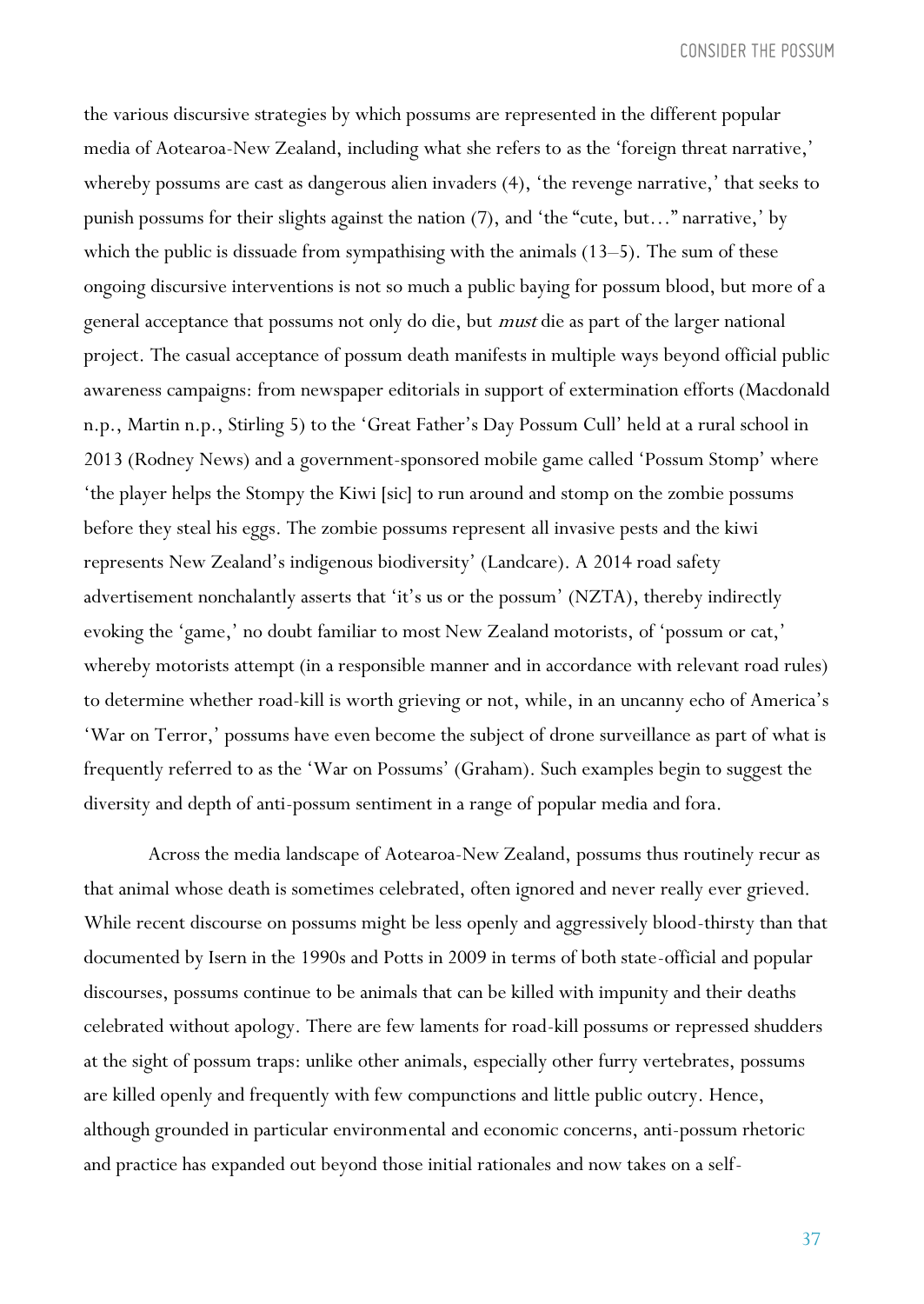perpetuating and self-legitimating logic that exceeds any sober assessment of possible possum damage. Instead, anti-possum sentiment now naturalises fatal opposition to the possum in constant and total terms, which increasingly come to be seen as not only unwanted, but also unnatural animals.

#### Responsibility to Kill: The Possum as Anti-Animal

One of the main consequence of all this hatred, both state-official and popular, is that possums are not only subject to unending attempts on their lives, but that they also enter a paradoxical state whereby those who are usually most committed to animal preservation and protection are also those who hate possums the most. Writing for the *New Yorker*, Elizabeth Kolbert singles this inverted attitude out as a distinguishing feature of Aotearoa-New Zealand's conservationism, which she declares a 'bloody bloody, biophilia,' and illustrates by way of a quote from an anonymous volunteer co-ordinator: 'We always say that, for us, conservation is all about killing things': more precisely, this particular mode of conservation is about killing possums, and other affiliated introduced pests (Kolbert n.p.). Such an impulse stands in clear contrast to what can be understood as the customary 'common sense' purpose of environmental action, and particularly conservationist efforts, which in broad terms are usually committed to the preservation and protection of non-human life. In the peculiar case of the possum, however, this conservationist purpose is inverted such that possums are not only not protected, but instead become the subject of a sustained campaign of extermination. The presence of possums in Aotearoa-New Zealand is thereby branded an absolutely unwanted presence, its forms of predation and competition are judged to be vicious and unfair in comparison to those of other species, and its flourishing is interpreted as a sign of the failure of the natural order, rather than success. Transformed in this way, the possum thereby becomes what I refer to as an 'anti-animal': an animal that reverses usual environmental logic because it needs to be destroyed, not protected in order to conserve nature.

This concept of the anti-animal builds on an earlier category of the 'non-animal,' which I developed at some length in an earlier article with reference to squirrels and other urban animals (Holm 72–86). Non-animals are animals that have lost the right to live and thrive normally guaranteed by the logics of environmentalism and conservationism and can therefore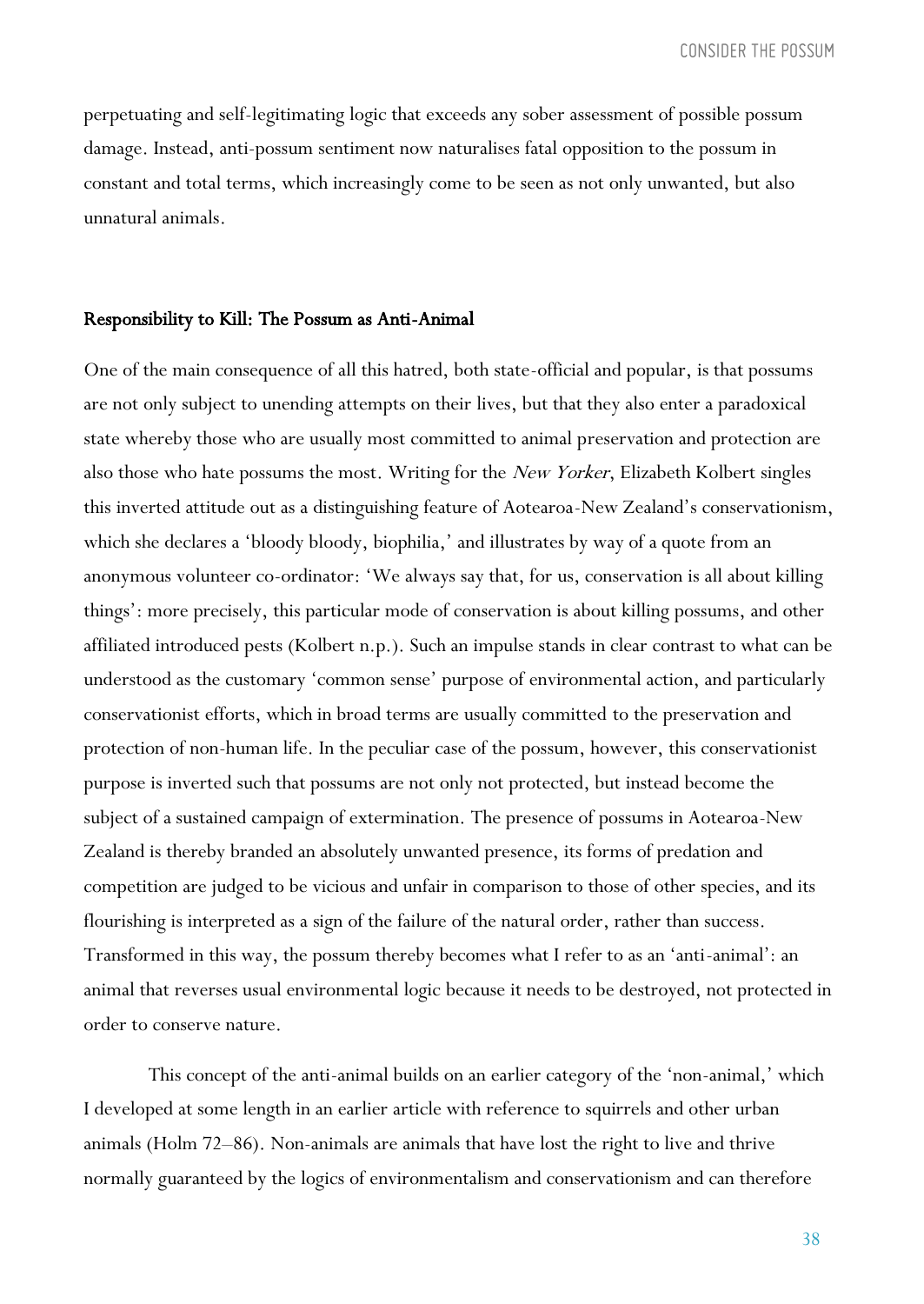be curtailed, persecuted and even killed without repercussion or guilt. In the squirrels' case, they become 'non-animals' because they flourish, rather than suffer, in urban environments and thereby contradict environmental truisms about which spaces are more 'natural' and thereby more suited to supporting non-human life (Holm, 72–78). When we acknowledge squirrels as animals, we must consequently acknowledge that the urban environments they inhabit are not damaged or 'non-natural,' which in turn implies that projects commonly understood as restoration or conservation are not a transition from non-nature to nature, but a choice between different forms of nature, each of which implies its own ecosystem and set of species. Moreover, as bad as things are for non-animals like the squirrel – a category which in the context of Aotearoa-New Zealand could accommodate all manner of creatures seen as 'pests,' such as rock pigeons, hedgehogs and even some types of gulls – things are markedly worse for anti-animals, such as the possum, (but which also includes the other affiliated, one might even say supporting, pests I've been gesturing to throughout, such as rats, weasels, stoats and ferrets). This is because whereas the non-animal has voided its right to protection by thriving where it should not, the offense of the anti-animal is an order of magnitude greater – its flourishing is understood in direct opposition to that of a correct and proper environmental arrangement – and is such that the animal needs to be utterly eradicated in order to return a sense of purity and correctness. Hence, whereas non-animals like squirrels exist outside of the assumed environmental order, anti-animals like possums live in opposition to it. Consequently, anti-animals act as a limit case: whereas the non-animal is no longer guaranteed protection, the anti-animal is guaranteed persecution. Thus, as I briefly suggest in my earlier article, while non-animals might be productively compared to Giorgio Agamben's concept of 'homo sacer' – that figure who is excluded from the law and therefore can be killed with penalty – the anti-animal corresponds to another archetypal figure of political theory: Carl Schmitt's concept of the 'absolute enemy' or 'foe' (Holm, 89 n.4).

In order to understand how the concept of the 'absolute enemy' can help us appreciate the consequence and contexts of anti-possum hatred, it is necessary, however, to delve somewhat deeper into the idea of the enemy as developed in the work of Schmitt and his key interpreters, George Schwab and G.L. Ulmen. The importance of the 'enemy' emerges out of Schmitt's conception of politics in terms of the 'friend-enemy distinction.' As morality distinguishes between good and evil, and aesthetics between beautiful and ugly, for Schmitt the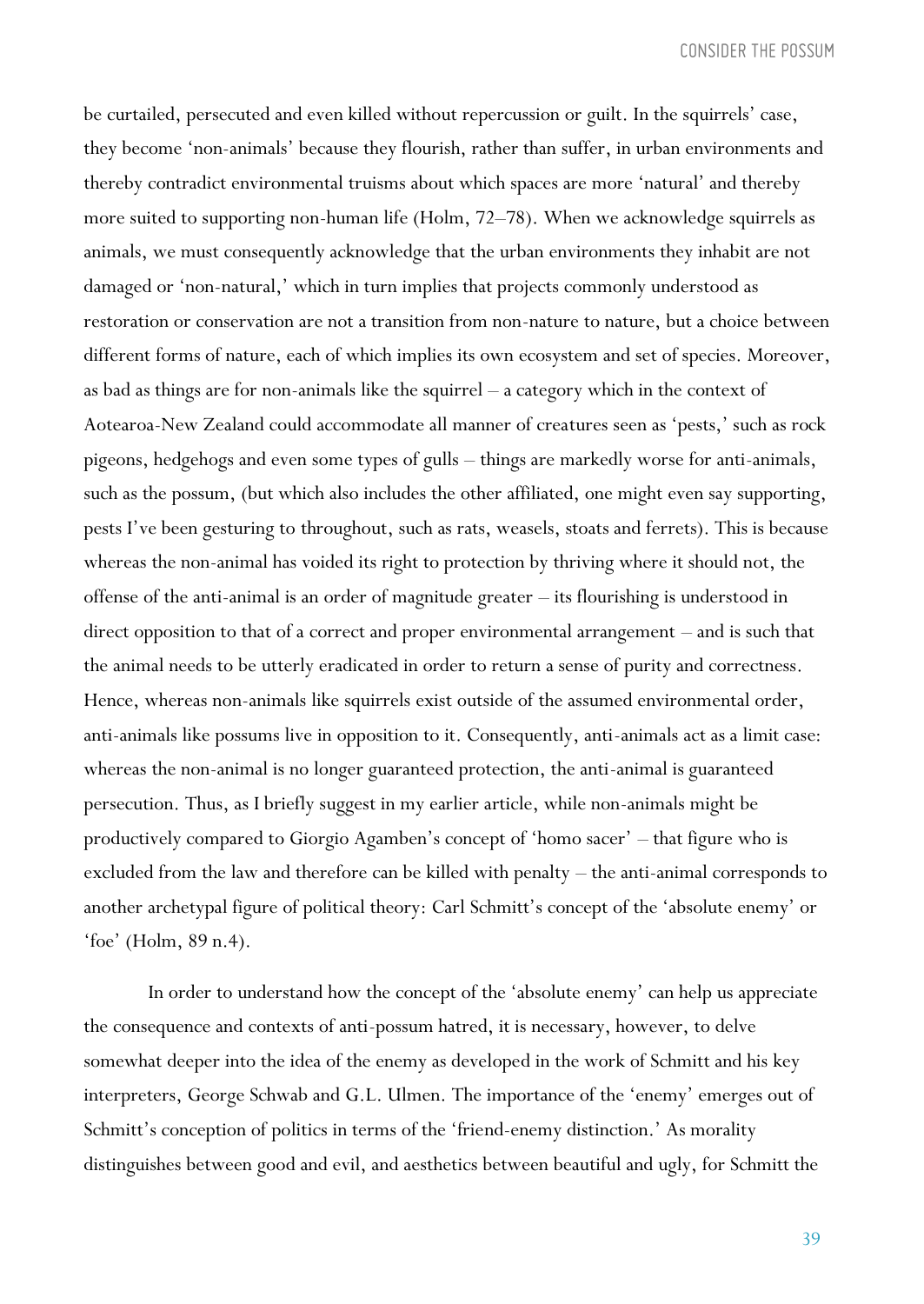sphere of politics is properly concerned above all else with the distinction between friend and enemy ('Concept' 26–27). Thus, to be political is to distinguish between friends and enemies (and vice versa): a distinction that Schmitt attests is entirely communal and public, rather than psychological and individual, such that the hatred for the enemy is not a 'personal' hatred ('Concept' 27-28).<sup>5</sup> It follows for Schmitt, that while politics certainly often makes use of other distinctions for support, there is no reason that the enemy needs to be seen as ugly or evil or even as an economic competitor: in the purest political sense, the enemy is the enemy because he/she is not a friend ('Concept' 27). In order to illustrate the friend-enemy distinction, Schmitt refers the practice of war during the jus publicum Europaeum: the era between the Congress of Vienna in 1815 and World War I, during which a shared, clear law divided Europe into distinct, but equal states (Ulmen, 'Introduction' 10–11). During this period, European states would engage in regular armed conflict with one another, but they did so in a way that acknowledged the humanity of the other side as a matter of course. As a result, war was a relatively 'civilised' endeavour bound by rules, declarations and treaties, and premised on the belief that the opponent was a legitimate enemy rather than a criminal (Ulmen, 'Return' 189). Such instances of conflict demonstrate how an enemy can be conceived apart from economic, moral, aesthetic or other concerns, in other words, in purely political terms as an enemy qua enemy.

What, though, is the relevance of the conduct of war in nineteenth-century Europe to the environmental politics of contemporary Aotearoa-New Zealand? The applicability of Schmitt's framework to the current discussion arises out of his second distinction – which accompanies the rise of militant political ideologies in the early twentieth century (Schwab, 'Introduction' 10) – between the 'real enemy' and the 'absolute enemy,' or the 'enemy' and the 'foe.'<sup>6</sup> Whereas the enemy, as discussed above, is recognised as an equal and legitimate opponent and therefore is engaged with according to certain predetermined rules, the enmity felt towards the foe is such that one 'does not recognise any limits to the struggle' (Schwab, 'Enemy' 201). The foe, unlike the enemy, is regarded as an opponent not simply in terms of politics, in Schmitt's sense, but also in terms of economics, aesthetics, and especially morality. They are not therefore simply different from oneself and one's group, but are also competitors, inferiors, slights against god, against justice, against the right and proper order of the world: the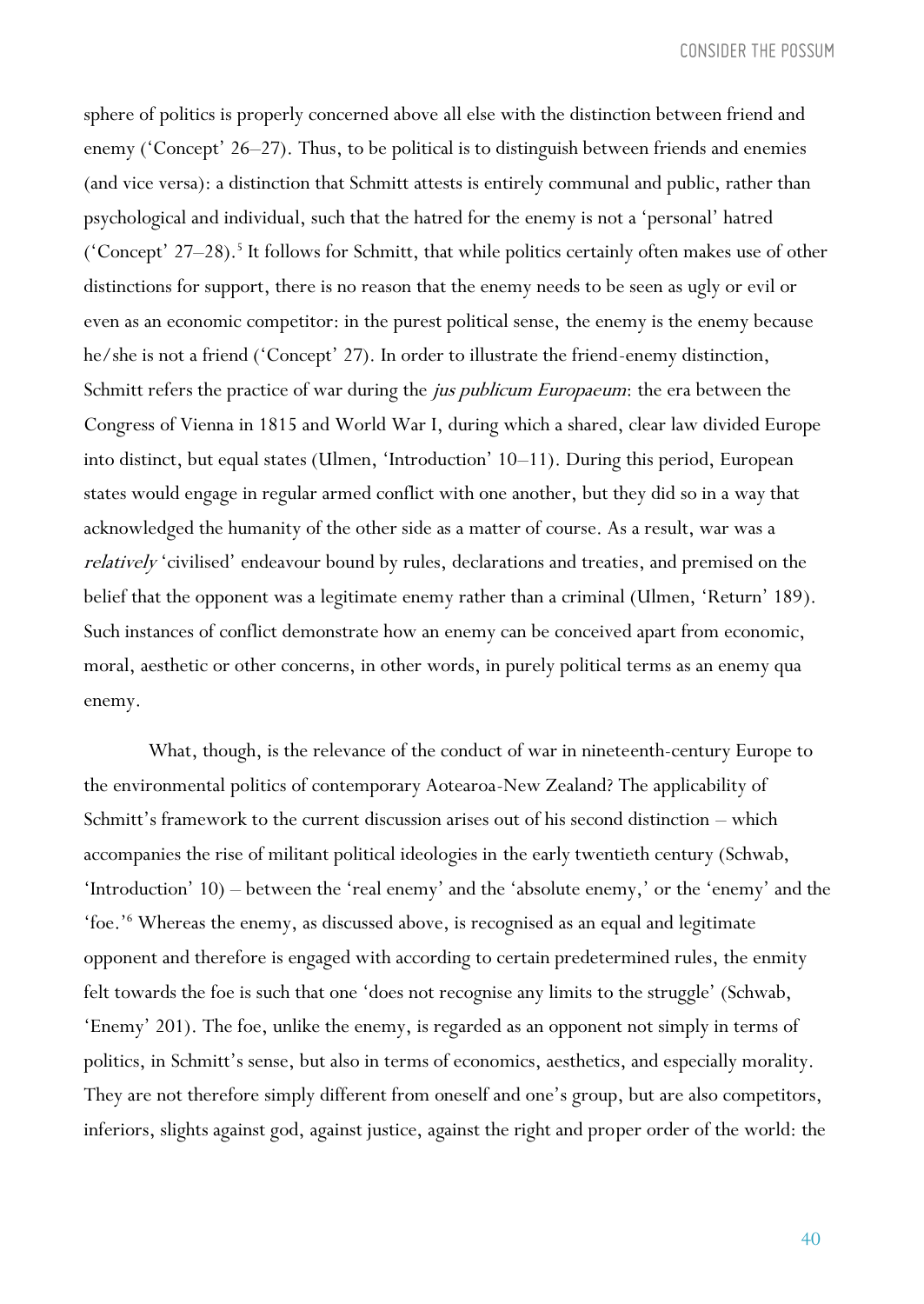foe is not just the immediate opponent, but 'the last enemy of mankind' (Schmitt, 'Theory' 92). Consequently, conflict is elevated from political to transcendental grounds with the result that:

Such a war is necessarily unusually intense and inhuman because, by transcending the limits of the political framework, it simultaneously degrades the enemy into moral and other categories and is forced to make of him a monster that must not only be defeated but also utterly destroyed. (Schmitt, 'Concept' 36)

As interpreters and commentators of Schmitt have pointed out, this transformation of war has a myriad of consequences. Schwab contends that, in the battle against the foe, distinctions are no longer made 'between combatants and non-combatants, or between combat and noncombat areas' (Schwab, 'Enemy' 195) and war becomes potentially perpetual (Schwab, 'Enemy' 199). Ulmen refers to this new situation – which is also an old situation that corresponds to the medieval world prior to the 'epoch of the state' ('Return' 188) – as an era of '"total war" [that] can only be defined in terms of total enmity,' and that 'knows no limitations, legal or any other' ('Return' 190, 192). Above all else, whereas the goal was to defeat the enemy, the purpose in conflict with the foe is annihilation: 'the existential negation of the [absolute] enemy' (Schmitt 'Concept' 33). In such conditions, conflict shifts from the realm of the political to the realm of the theological (Schmitt qtd. in Ulmen, 'Introduction' xviii): selfinterest and identity is abandoned in favour of universally-conceived cleansing.

During this account of Schmitt's concept of the foe, many readers will no doubt have ascertained how some connections might be drawn between this political category and the possum understood as anti-animal. Both the foe and the anti-animal as they have been presented so far are the subject of campaigns of extermination driven by a perception that they contravene a perceived natural order and are therefore not the equal of the aggressor or other similar groups. As combat against the foe necessities the suspension of the rules of war, 'combat' against the anti-animal transcends the usual practices of environmentalism. However, whereas Schmitt presented the ideas of the foe and total war as challenges to the post-war Liberal order ('Concept' 69–73), the idea of the anti-animal manifests in the markedly different terrain of contemporary environmentalism and conservation. Hence, although frequently characterised in the metaphorical language of war and military conflict, human-possum engagements should not be mistaken for an actual war: possums, after all, do not shoot back.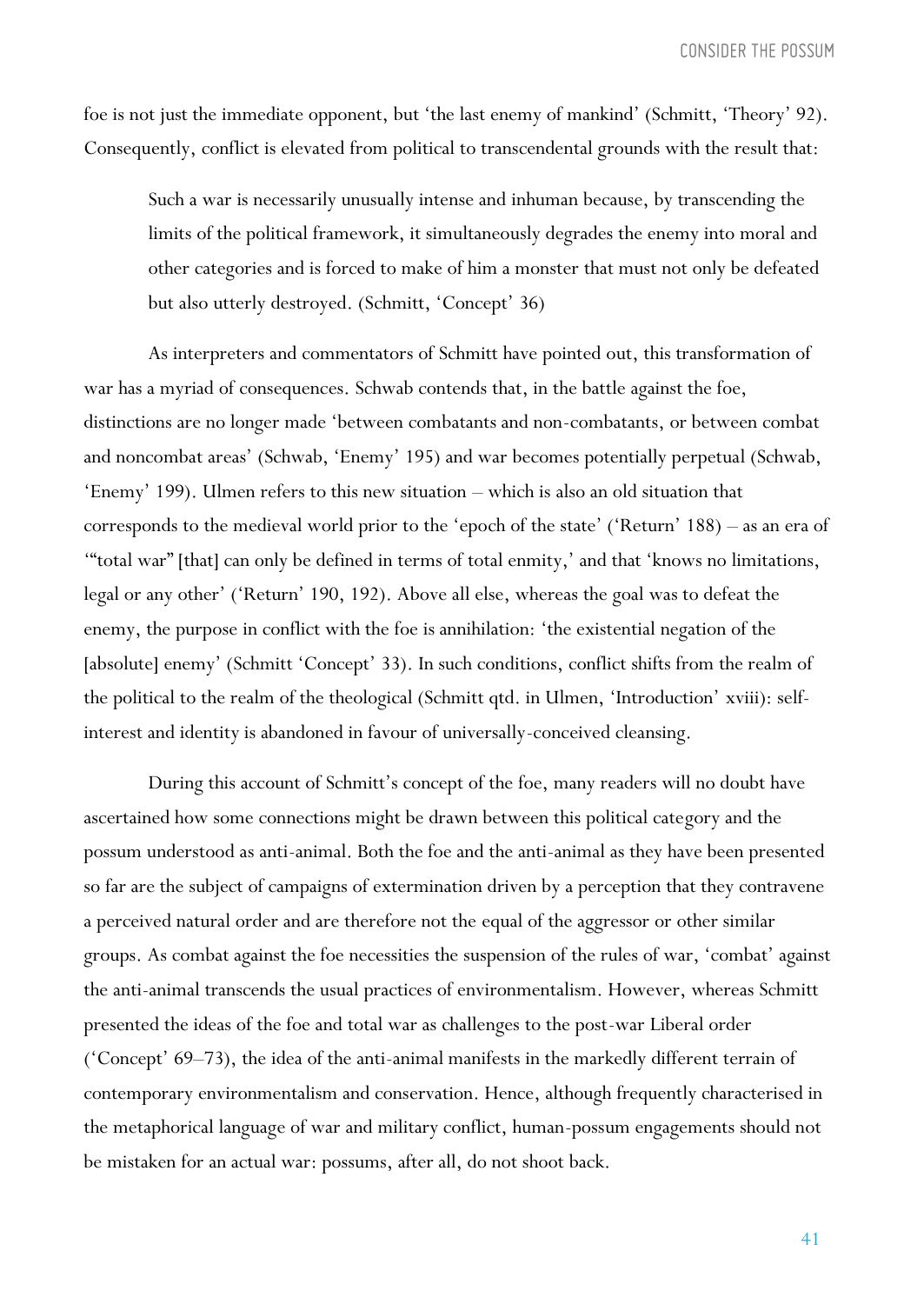Nonetheless, the concept of the foe can help illuminate aspects of environmental practice in Aotearoa-New Zealand, not least in the manner that it draws out connections between ethical and emotional investment, the nature of conflict and the perception of an enemy. In terms of such a parallel, the regular practice of environmental management can be considered the loose equivalent of Schmitt's vision of the 'civilised' wars of nineteenth-century Europe: in both cases, death (be it of citizen-soldiers or unwanted species) certainly occurs in a regular and potentially horrific manner. However, in both cases such deaths are understood to be an unfortunate and regrettable part of a larger structural struggle and thereby worthy of mutual mourning. In contrast, the conflicts against foes and anti-animals allows no such mourning: their deaths are not regretted, they are celebrated. To be clear, this comparison is not meant to present war as a civilised activity. Indeed if there is any point to this comparison, it is that environmental management, even when it does not involve anti-animals, involves the privileging of certain forms of nature over others and therefore almost always also involves the death of species (Holm 74–78). However, in the context of the current argument, such a state of affairs is shockingly benign when compared to the gleeful species extermination that takes place in terms of an anti-animal, like the possum. Consequently, rather than considering how the struggle with possums exceeds the bounds of politics and politically-driven military conflict, I will instead take up Schmitt's model within the framework that substitutes the idea of the 'laws' of environmentalism for the laws of war. While the parallels are not perfect, the overlap between the two scenarios is such that one can help us better understand the other, so long as we do not seek to apply every aspect directly and literally.

The defining feature of Schmitt's foe is that he/she is the opponent who must not be simply defeated, but actively and personally hated and then eventually destroyed. By turns both apocalyptic and utopic, this discourse is clearly reflected in Aotearoa-New Zealand's approach to possums, which regards their presence as evidence of ongoing catastrophe and presents their extermination as the path to an environmental wonderland. The possum must not be simply controlled or contained: the only acceptable outcome is utter elimination without quarter or mercy. This attitude towards the possum is perhaps most clear in the Predator Free initiative, which marks an escalation in anti-possum sentiment to the extent that the complete elimination of all possums (and affiliated pests) is presented as a viable and desirable goal that ensures the safety of endemic species. Moreover, Predator Free's commitment to possum destruction does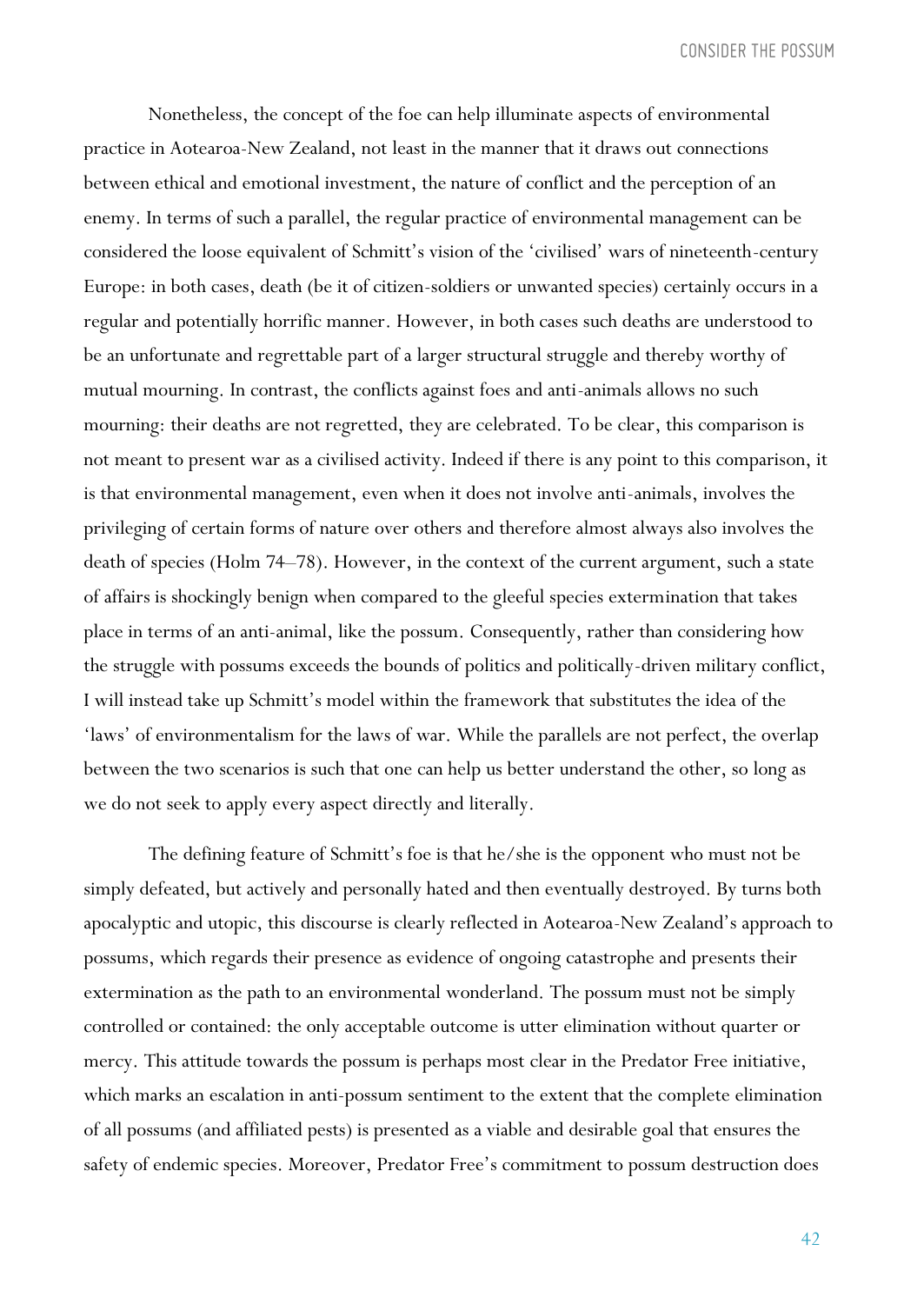not arise in a vacuum, and needs to be understood in the context of the government's longstanding and wholesale public education campaign that seeks to cast the possum as an invasive monster, rather than as an animal that has arrived in Aotearoa-New Zealand thanks to the contingencies of global environmental history. Such an interpretation of the possum is starkly evident in cases such as the 'cute, but…' narrative described by Potts, which acknowledges and actively seeks to thwart a tendency to regard possums as animals eligible for human sympathy (13–15), and the literally monstrous depiction of 'zombie possums' in Possum Stomp (Landcare). Thus transformed from regular animal to monster, the possum emerges as an antianimal that must be destroyed in order to allow nature to resume its rightful course.

Framed as a messianic struggle against anti-animal monsters it thus makes sense from this perspective that there are no apparent limits to the anti-possum crusade within Aotearoa-New Zealand. This is as true in terms of economics – with one expert estimating the cost of the Predator Free project at 'a conservative \$25 billion' (Macdonald) compared to a national GDP of \$230 billion (Statistics NZ 'Top') – as it is in terms of ethics: the most common extermination method being the aerial dropping of the highly controversial 1080 (sodium fluoroacetate) poison. Employed as the ecological equivalent of a weapon of mass destruction, the wide-scale distribution of 1080 poison is widely regarded by most environmental authorities and organisations as the most cost-effective and efficient method of possum extermination, but has provoked ongoing debate for two reasons. First, the ingestion of 1080 poison leads to what is, by most accounts, a gruesome and painful death characterised by 'vomiting, involuntary hyper-extension of the limbs, convulsions, and finally cardiac and respiratory failure' (Gupta 705). These symptoms are almost never discussed in the official literature, which focuses on efficiency rather than physiology in a manner that downplays the potential for a consideration of suffering. Second, the aerial dropping of 1080 poison has also been linked to the death of native birds, such as kea and weka, as well as the indirect poisoning of dogs (DOC '1080', Forest & Bird, Wright 43–54). Taking into account these consequences of 1080 use, the designation 'weapon of mass destruction' is therefore not simply hyperbole, but instead follow Schmitt's contention that use of 'weapons of mass destruction' goes hand-in-hand with the waging of total war and total enmity due to implicit devaluation of enemy life when such weapons are used (Schmitt, 'Theory' 93–94), and the inability to distinguish between combatants (possums) and non-combatants (collateral native birds and dogs) that comes with mass poisoning.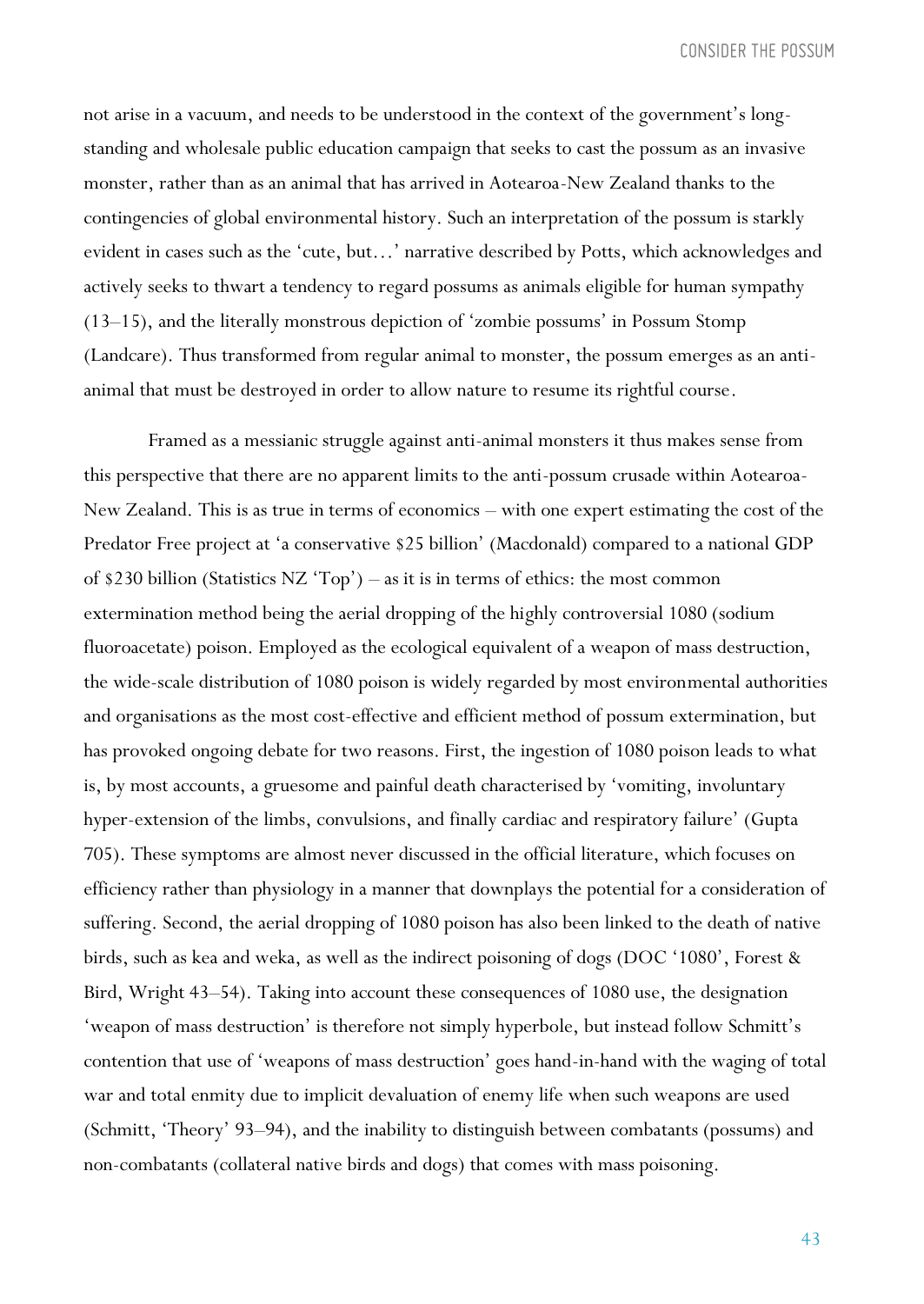The magnitude and ferocity of the struggle against the possum thus exceeds that waged against other 'pest' species: a designation which might include introduced animals such as the aforementioned rock pigeons, rabbits and hedgehogs as well as introduced species of ant, and even some native species like sandflies. For example, whereas white-footed house ants and Argentine ants are recognised as 'invasive' pests, the efforts taken to eradicate such ants are carried out in a piecemeal and low-key manner. There are no high-profile government extermination campaigns, or anti-ant public awareness campaigns, despite an awareness that 'invasive' ant species represent a clear and immediate ecological risk (Ward et al., 607). In this sense, in ecological terms the difference between ant and possums corresponds to Schmitt's distinction between enemy and foe, because while the ant is understood and engaged with as an opponent, there is little talk of outright extermination: such an objective would seem outside the realms of possibility. Rather than being cast in terms of annihilation, 'conflict' with ants largely takes the form of attempting to remove them from domestic spaces, where they are encountered as an invader. In contrast, despite the immense difficulties involved in practice, possum extermination is almost official government policy and the desire to control and limit possum populations has been superseded by dreams of outright elimination. In addition, unlike the case of the ant, there is no sense that the possum should be pushed back into its own proper ecological space, because no such space is possible in the bounds of Aotearoa-New Zealand. Hence whereas other ecological interventions take on the character of regulated war – with clearly defined boundaries and ends – the crusade against the possum is of a different order and can only end in utter elimination. Contrary to other introduced species, the possums' function as 'pest' has therefore relatively little to do with what the possum does, but rather has become tied to its very life and existence – feeding and breeding and being – which are constituted as acts of ecological total war.

#### Invading Paradise: The Possum as Colonist

What is it about possums, though, that leads them to be especially singled out as the target for such complete and utter hatred? The purpose of invoking the Schmittian notions of the enemy, foe and total war is not simply to re-theorise the status of the possum, which is not a useful project in itself, but to do so in order to try to make sense of how this peculiar state of enmity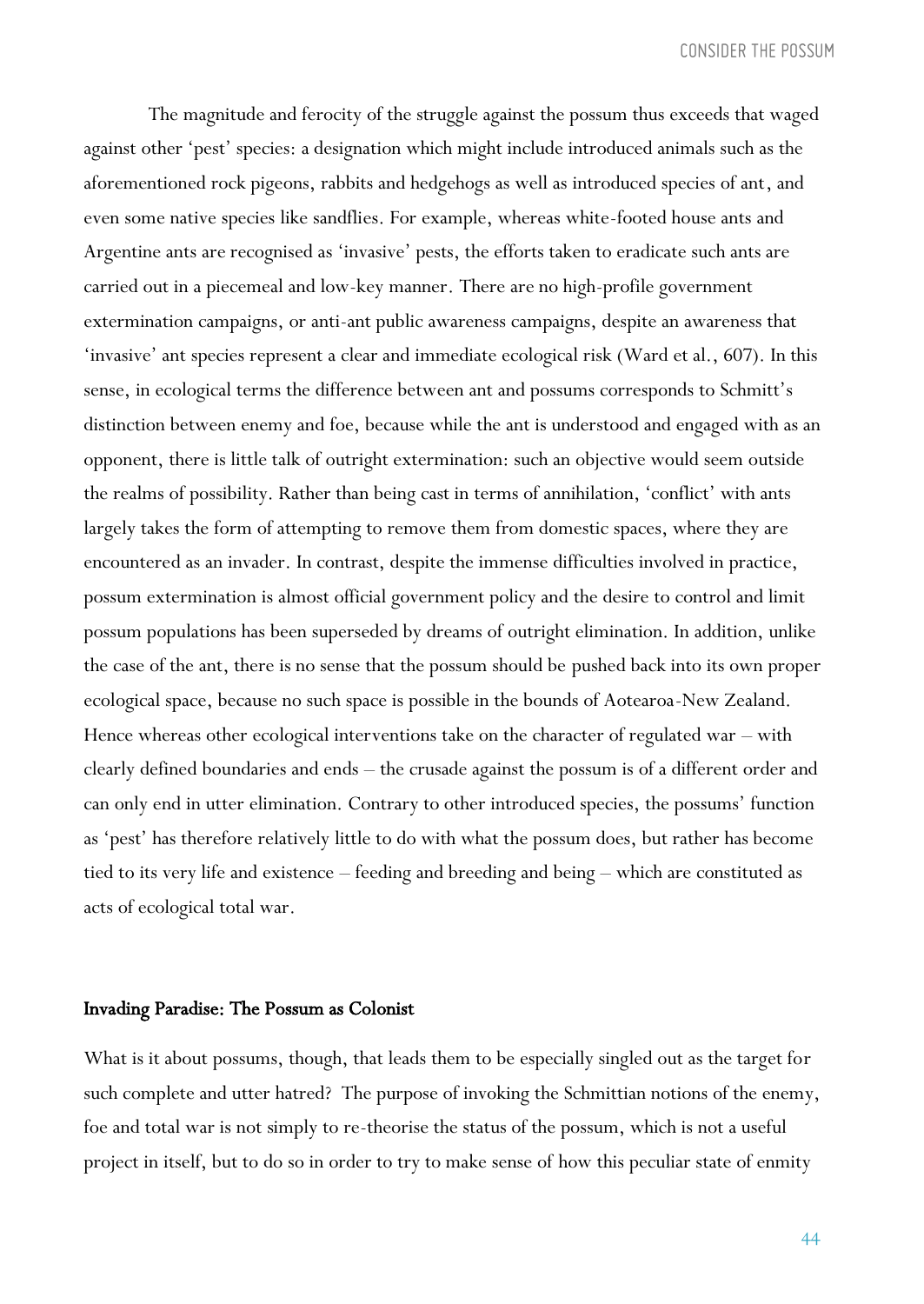operates. In particular, Schmitt's conception of the foe as an opponent who operates across multiple registers of value in excess of the political – registers such as the economic, aesthetic and moral – can serve as motivation to examine possum enmity in wider ideological terms. For, just as the enemy becomes the foe when enmity exceeds politics, the hatred of the possum can be productively considered in terms that exceed the strictly ecological. This intermingling of nature and politics is not however a realisation of Bruno Latour's notion of 'political ecology,' which through its practice brings the clear separation of nature and politics into question (20– 21). Rather it is the opposite: the category of the anti-animal does not realise the 'intrinsically political quality of the natural order' (27), but rather smuggles politics into nature and in doing so gives it the force of apparently incontrovertible scientific fact. Nature is not revealed as political: politics is played out in the guise of ecology. By characterising the hatred of possums in terms of anti-animals, the prevailing environmental discourse of Aotearoa-New Zealand transforms political values into scientific facts. My goal here is thus to recover the social and culturally specific origins of those values prior to their transformation into ostensible scientifically ecological principles. Such an approach thereby broadens our investigation to address how possums are implicated not only in ecological and environmental discourse, but also are subject to other, wider ideological structures that transform them from undesired invader to anti-animal. In this final section, I will therefore propose that the possum's position as antianimal can be best understood in terms of the wider ideological context of Aotearoa-New Zealand: in particular, the peculiar intersection of environmentalism and post-colonialism.<sup>7</sup>

Shaped by a long history of interaction between indigenous Māori and settler-invader pākehā populations, and official government policy of indigenous-settler biculturalism, it is almost a truism that Aotearoa-New Zealand is a postcolonial nation. The ongoing consequences of colonialism are evident in almost all aspects of twenty-first century Aotearoa-New Zealand, including language, religion, health, education and state politics. Although not often discussed in such terms, the same is also true of environmentalism, which is shaped, above all else, by a distinction between endemic and introduced species. Thus, even though not often acknowledged as a postcolonial concern, the measure by which ecological value – in effect, the difference between protection and persecution – is bestowed according to whether species precede or follow European settlement (and to a lesser and even more contentious extent, Māori settlement) indicates environmentalism's entanglement in postcolonial questions. This is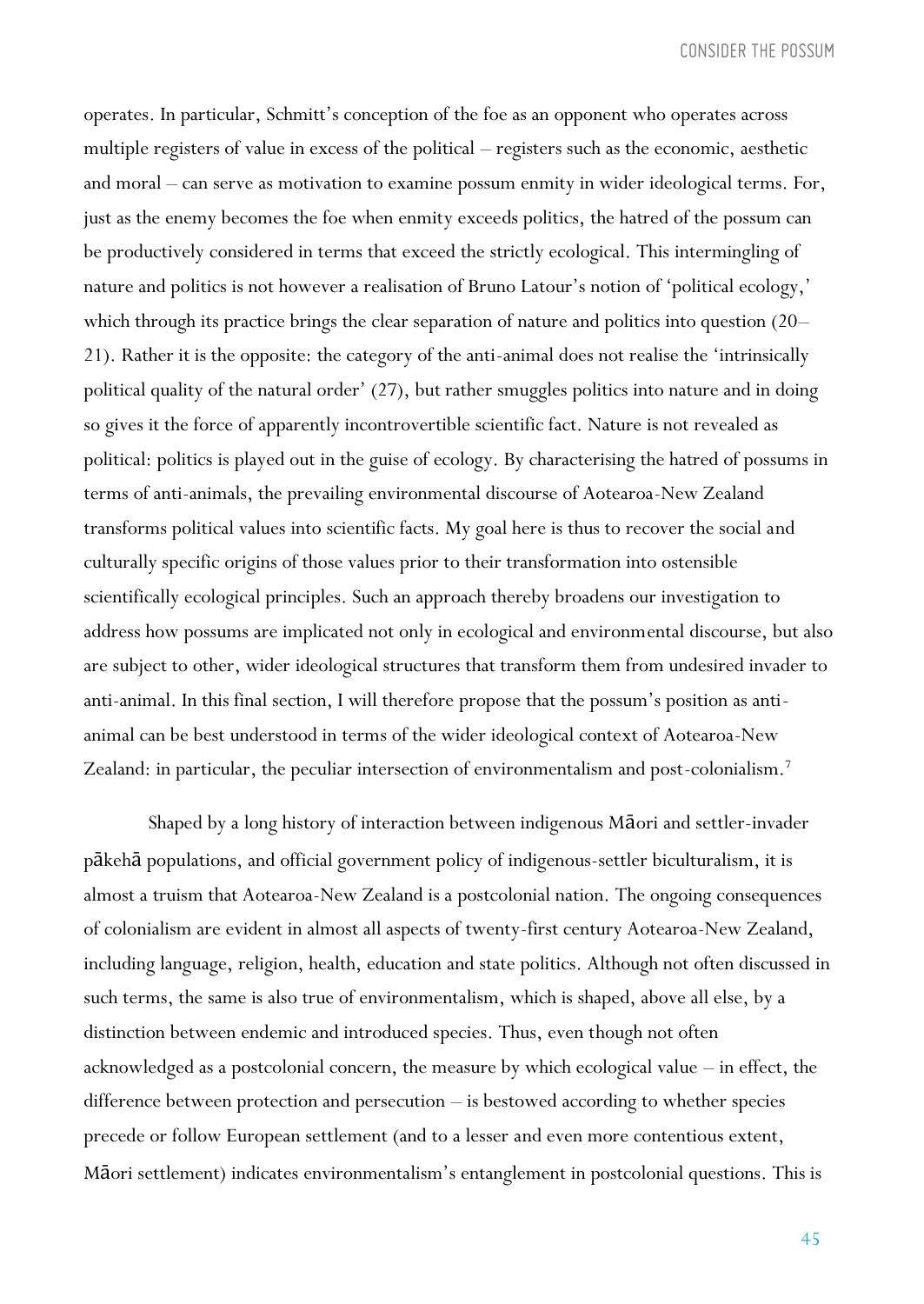particularly evident in the case of the possum which is a post-colonial animal through and through. As mentioned earlier, the possum was initially brought to Aotearoa-New Zealand as part of an archetypically colonial plan to realise profit through the transformation of the local environment in order to establish a fur trapping industry. As a consequence of its method, moment and purpose of introduction, the possum is inescapably bound up with the changes wrought by pākehā settlement.

Thus figured as a thoroughly colonial species, the possum thus comes to exist in opposition to the other key feature of Aotearoa-New Zealand's postcolonial environmentalism: the concept of pre-settlement ecological paradise. With pre-European Māori settlement only occurring in the thirteenth century, Aotearoa-New Zealand retains a felt connection to an imagined pre-human history in marked contrast to the long-established communities found in almost all other parts of the world. Consequently, Aotearoa-New Zealand has an unusually strong sense of a prior people-less existence: for example, the canonical *Penguin History of New* Zealand opens with a chapter dedicated to pre-human ecology (15–26). Tellingly, evocations of this relatively recent prehistory as a paradise resound in popular ecological accounts: 'paradise' is consistently evoked in the promotional material for the flag-ship Zealandia conservation project (Zealandia); writing for the Atlantic, Rachel Gross refers to pre-possum Aotearoa-New Zealand as a 'green Eden' and 'original avian paradise'; and passing references to paradise consistently recur in accounts of local environmentalism from Paradise Saved (Butler, Lindsay and Hunt) to 'Paradise Squandered' (Joy). What is often left unsaid, or only implied in such accounts, however, is that this environmental paradise was brought to an end by European settlement: the equation of pre-settlement Aotearoa-New Zealand with paradise conjuring up a complementary narrative where the colonial arrival of humans onto the scene precipitates an ecological catastrophe that is here equated in quasi-Biblical terms of humanity's fall from a state of grace. The intersection of environmental and postcolonial discourses thus establishes an implicit contrast between the existing settler state and the imagined pure natural state that preceded it.<sup>8</sup>

How though does the possum fit into all this, especially the possum conceived as an antianimal? The answer is that the possum here becomes the subject of a discursive sleight of hand whereby they potentially resolve a conflict for pākehā produced out of the entwinement of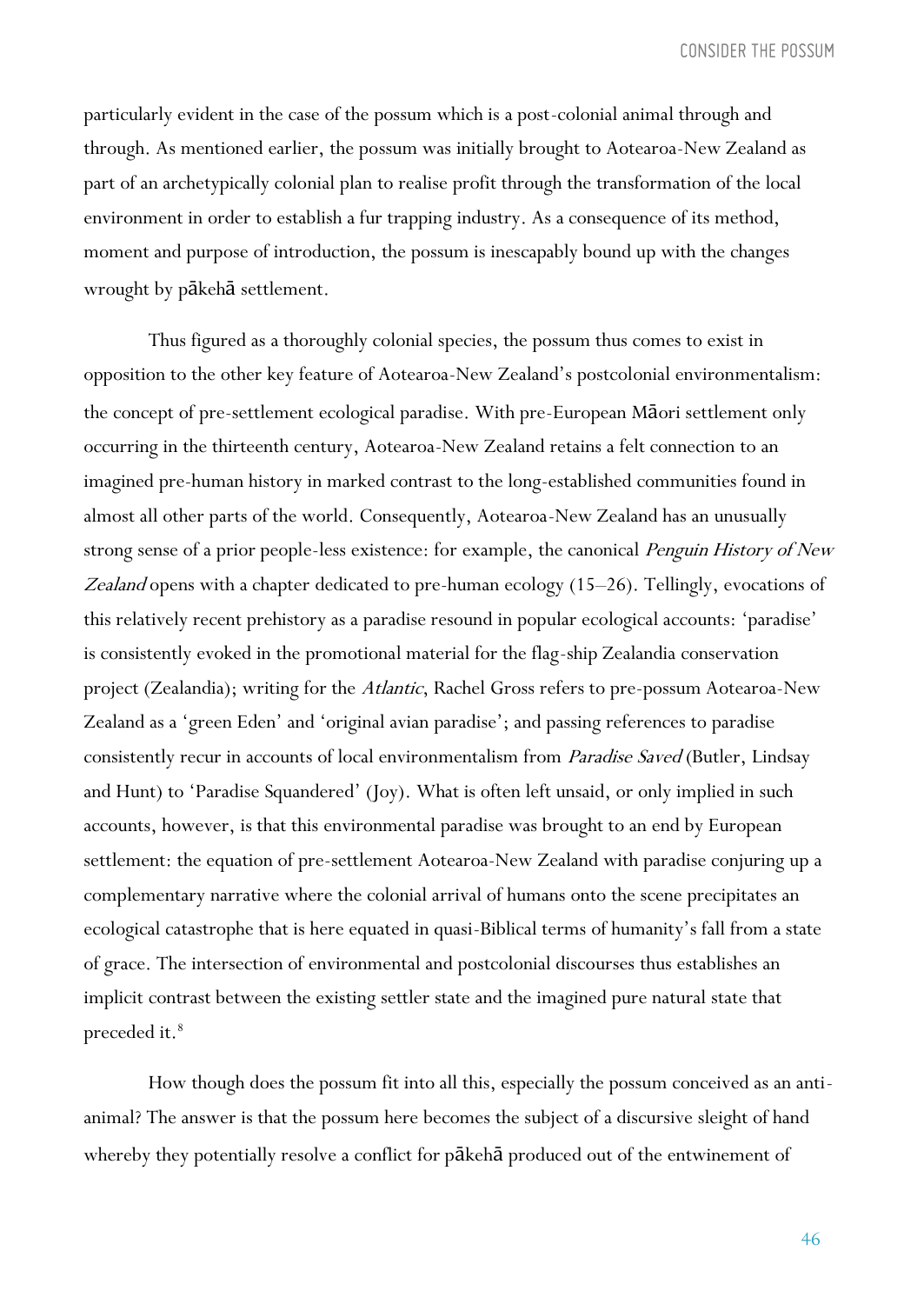postcolonial and environmental discourses. One of the consequences of the widespread equation of settlement with the fall from a state of environmental Eden is that the pākehā settler subject is positioned as the agent of that fall by virtue of their colonial status. This presents a striking dilemma for those pākehā who would seek to identify with environmental and ecological priorities: arguably a majority of the population in what has been called 'the most nature-loving nation on the planet' (Kolbert). For if this logic of environmentalism were to be followed through to its ultimate and obvious conclusion, the best way to restore Aotearoa-New Zealand to this ostensibly desired pristine state would be to undo the process of colonisation: it would be for pākehā society to pack up and leave. After all, humans, and in particular pākehā colonists, are responsible for by far the most directly damage to the environment of Aotearoa-New Zealand where the construction of farms, roads and cities has had substantially more environmental impact than the introduction of invasive species. Such a dilemma reflects a common impasse in attempts at postcolonial reparation where the apparently most fitting response – the divestment of power from the settler state back to indigenous groups – proves politically unthinkable to settler majority populations (Johnson 187, Maddison 696). The same logic is borne out here, but now in the terms of a potentially suicidal ecological commitment: the goal of achieving the Edenic purity sought after in national environmental discourse is only realisable with the annulment of the settler state itself.

This is where possums come into the equation, and the moment at which they are transformed from unwanted ecological inhabitant to anti-animal. By imagining the possum as an anti-animal, pākehā discourse works to both obscure the direct role of the settler state in the fall from pre-colonial ecological paradise and serve as a means by which the pākehā environmentalist can feign to work to resolve their own culpability. Rather than confront the ultimate contradiction of Aotearoa-New Zealand's postcolonial environmentalism – whereby environmental purity can be regained only by dismantling the settler state – the focus is thus instead placed upon the possum who is thereby reimagined as the ultimate and most crucial obstacle to the realisation of pristine nature: never mind that in terms of destructive competition, direct predation and habitat destruction, pākehā have the possum beat hands down. The focus on the possum thereby acts to short-circuit the potentially suicidal logic of deep-ecology that is presumed by the aspiration of a Predator Free New Zealand when the most successful and voracious predator is human beings. Thus, the possum, which is as much a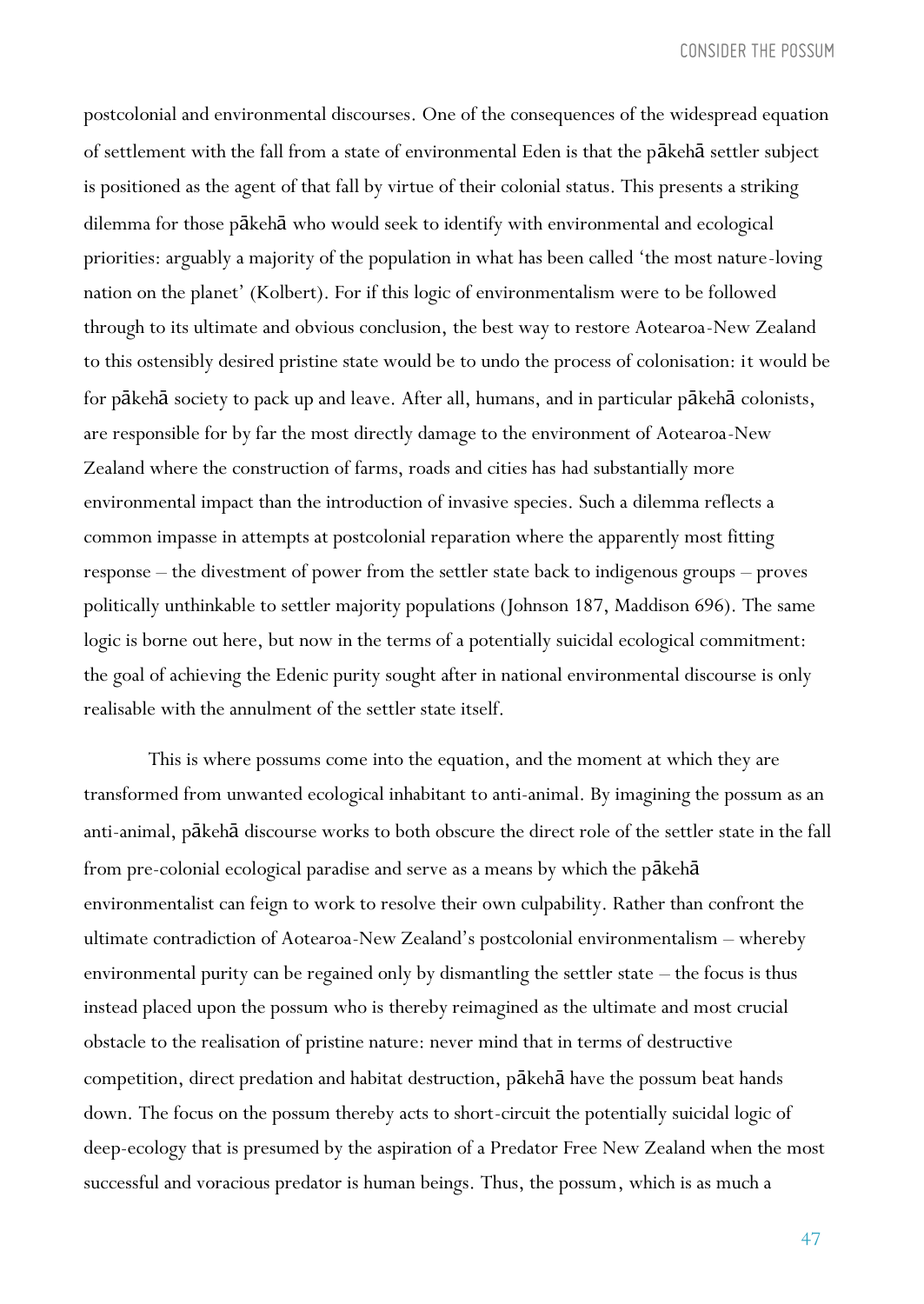consequence of settler colonisation as an agent in its own right, comes to replace the human as the number one perpetrator of environmental destruction in the context of this postcolonial environmentalism.

The major consequence of this re-imagining of possums as anti-animals – entities which stands against nature rather than as a part of it – is that it permits pākehā environmentalists to fight vigorously and violently on behalf of what is imagined as benighted nature. In such a context, the usual environmental meaning of the extermination of wild animals is thus reversed by the category of the anti-animal: to kill a possum is to protect nature, rather than injure it. In such a model, the settler state no longer stands against nature, but instead envisions itself as helping the non-human world become ever more pristine, ever more natural, through the extermination of anti-animals. The ideological inversion of the anti-animal thereby allows practitioners of settler-environmentalism to elide their own role in the ongoing degradation and transformation of the non-human world in Aotearoa-New Zealand. In doing so, the crusade against the possum allows the pākehā inhabitants of the settler state to imagine a pristine environmental state in pre-colonial terms without having to come up against the logical conclusion of their own incompatibility with such a dream: the settler-state is re-imagined as existing on the side of nature, by virtue of its predation of the possum, and the implication of that state in the destruction of the non-human world is thereby repressed in favour of a more self-aggrandising narrative.

Possum-hatred (and the hatred of other 'invasive' species) act to resolve a key ideological contradiction produced by the confluence of postcolonial and environmental discourses, which would otherwise lack conceivable solutions within the current context of Aotearoa-New Zealand. It is for this reason that the hatred of the possum passes from the realms of enemy to foe, from ecological-invader to anti-animal, because the extreme enmity felt towards possums is not simply a reflection of its potential for ecological destruction, but arises out of larger desire to retain both the dream of a pure state of nature and the settler state as it currently exists. The hatred of the possum as anti-animal is so fierce because it is motivated by more than ecological concerns: instead, possums are made to bear the burden of Aotearoa-New Zealand's confused sense of environmental identity and national project with the consequence that the more vicious and vitriolic the enmity felt towards the possum, the more effectively it obscures the relatively minor role of that animal in the wider project of settler environmental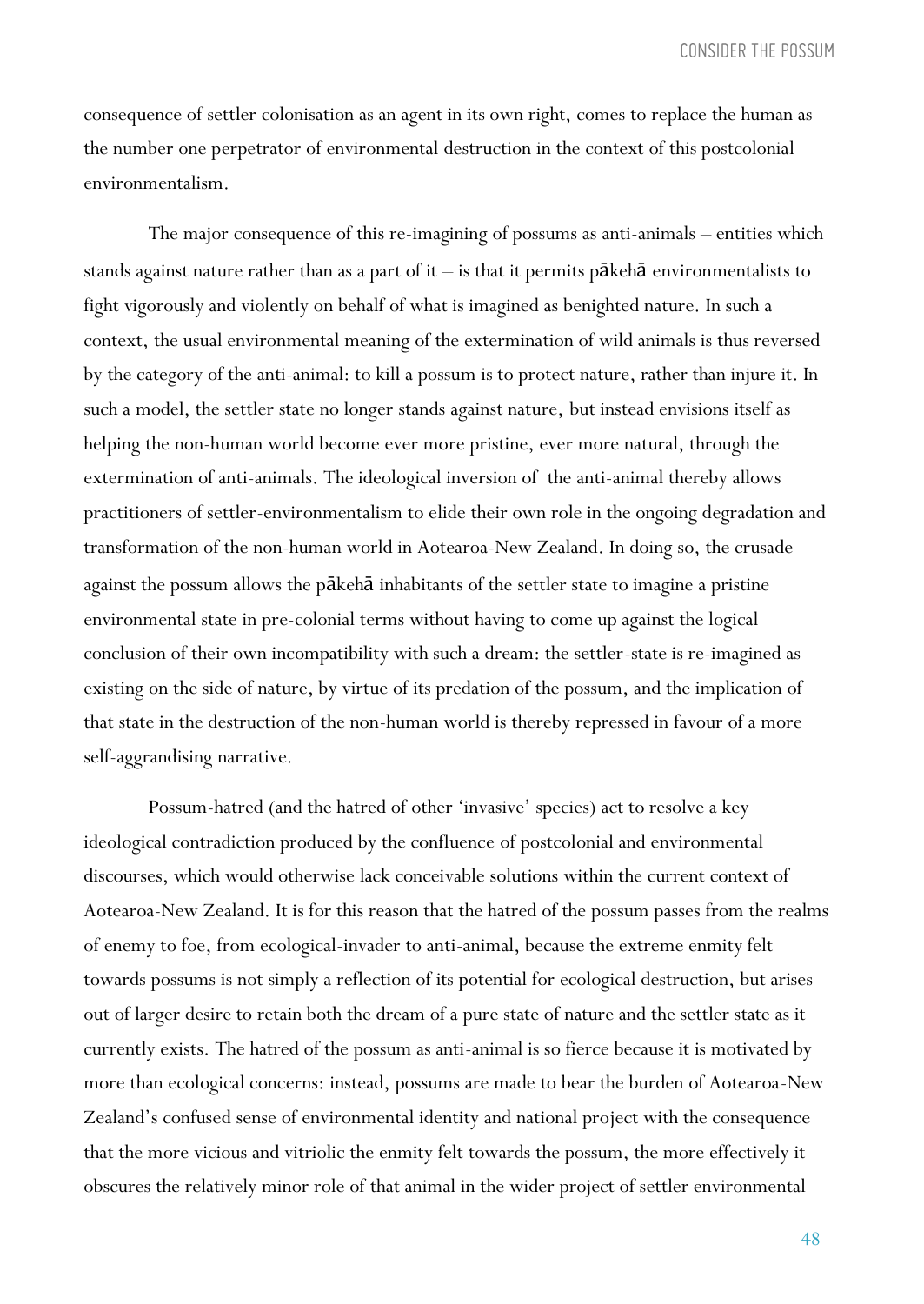destruction. Faced with such a situation, it is therefore imperative that if we are to assess the environmental impact of possums in a careful and considerate manner, we must also come to terms with the deeply intertwined legacies of settlement and environmental transformation that have shaped Aotearoa-New Zealand over the last century. In the absence of an accounting for the distorting influence of colonial environmentalism, the possum will continue to act as an antianimal: despised, denigrated and exterminated without regret in a manner out of all proportion with their ecological impact as just another non-human species subject to historical forces beyond their control. If we are to seek a productive assessment of the ecological fortunes and future of Aotearoa-New Zealand, we must therefore first seek to disentangle postcolonial prejudice from environmental engagement and in doing so transform the possum back from demonic anti-animal to no more and no less than just another animal.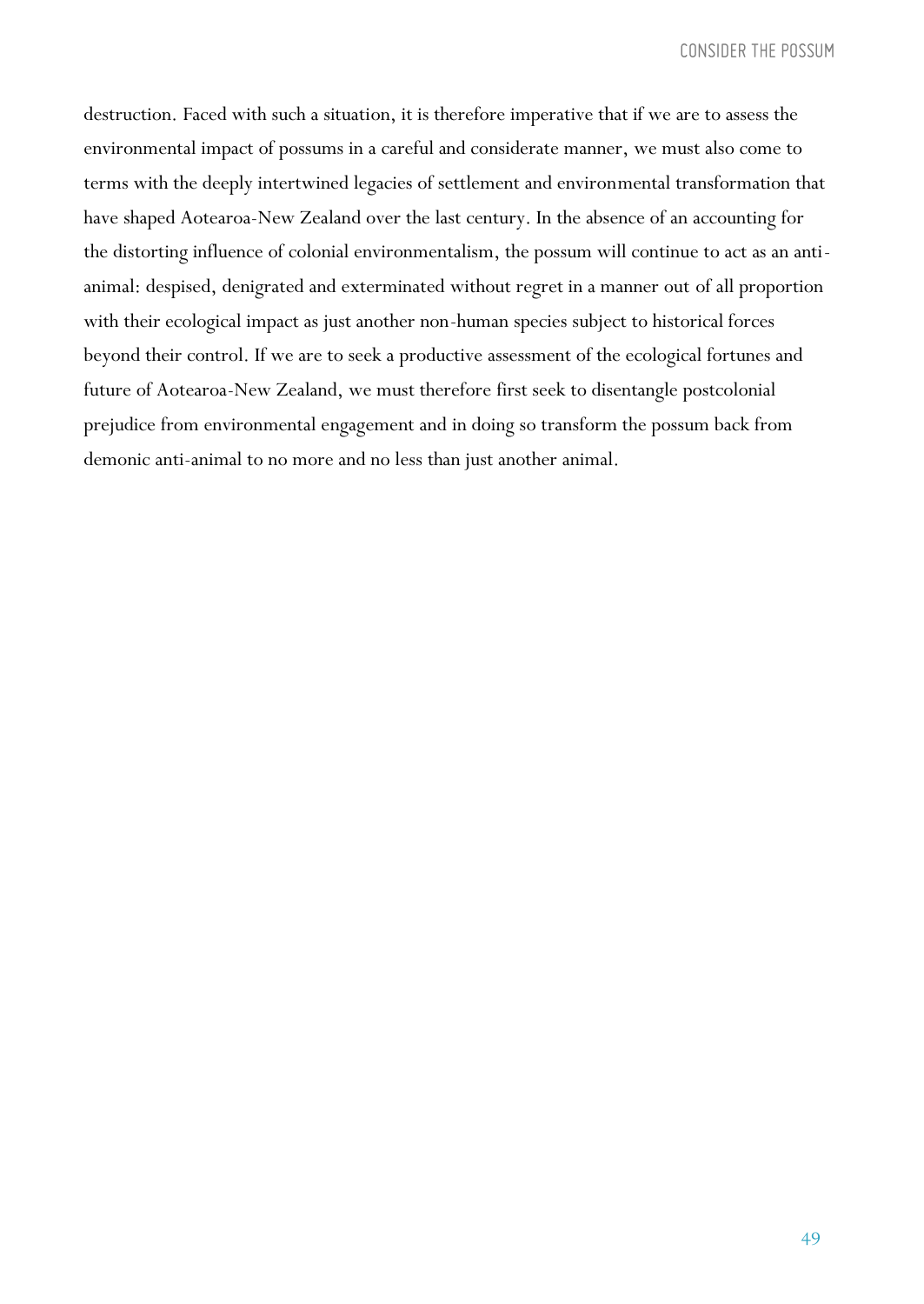#### **Notes**

<sup>1</sup> This situation exists in clear and often-noted contrast to attitudes towards possums in their native-country of Australia, where they are commonly regarded as, at worst, a minor nuisance and, at best, cute and desirable co-inhabitant. In some parts of Australia, possums are protected species.

<sup>2</sup> To be more precise, I am referring to pākehā anti-possum hatred in this article. As is the case in many areas of life in Aotearoa-New Zealand, and postcolonial societies more broadly, Māori voices are largely absent and informally excluded from mainstream ecological discussion.

<sup>3</sup> While the designation 'pest' is often used in environmental management discussions as if it applied to a clear and natural category, pest is not a technical term and is not meant as such in this article. Rather, as I have argued elsewhere, pest is a designation 'open to any animal that is perceived to be annoying, disruptive, or unwanted. In this sense, the category of 'pest' can be understood as analogous with Mary Douglas's notion of dirt as "matter out of place … [which] implies two conditions: a set of ordered relations and a contravention of that order" [35]. Likewise … pests are animals out of place, and the system they contravene is the natural system of order, organization, and hierarchy that holds sway in the state of nature' (76). While I will be dropping the quote marks around the term in other usage in the article for the sake of simplicity in formatting, this skepticism as regards the quasi-objective nature of the category of pest is retained. <sup>4</sup> Contrary to what a literal interpretation of the name might suggest, the purpose of the initiative is not to eliminate all predatory behaviour, which would almost undoubtedly lead to catastrophic ecological collapse. Instead, the more limited, but still herculean task, is to exterminate all introduced vertebrate predators from the main islands of Aotearoa-New Zealand by 2040. The opposition to predation expressed in the name, is thus best understood as a rhetorical strategy indicative of oddly moralistic attitudes towards ecological systems that will be explored later in this essay.

<sup>5</sup> Despite Schmitt's objections, however, subsequent interpreters have called into question the extent to which Schmitt's schema can be entirely distinguished from psychological models of ingroups and out-groups (Balbus 22–D4).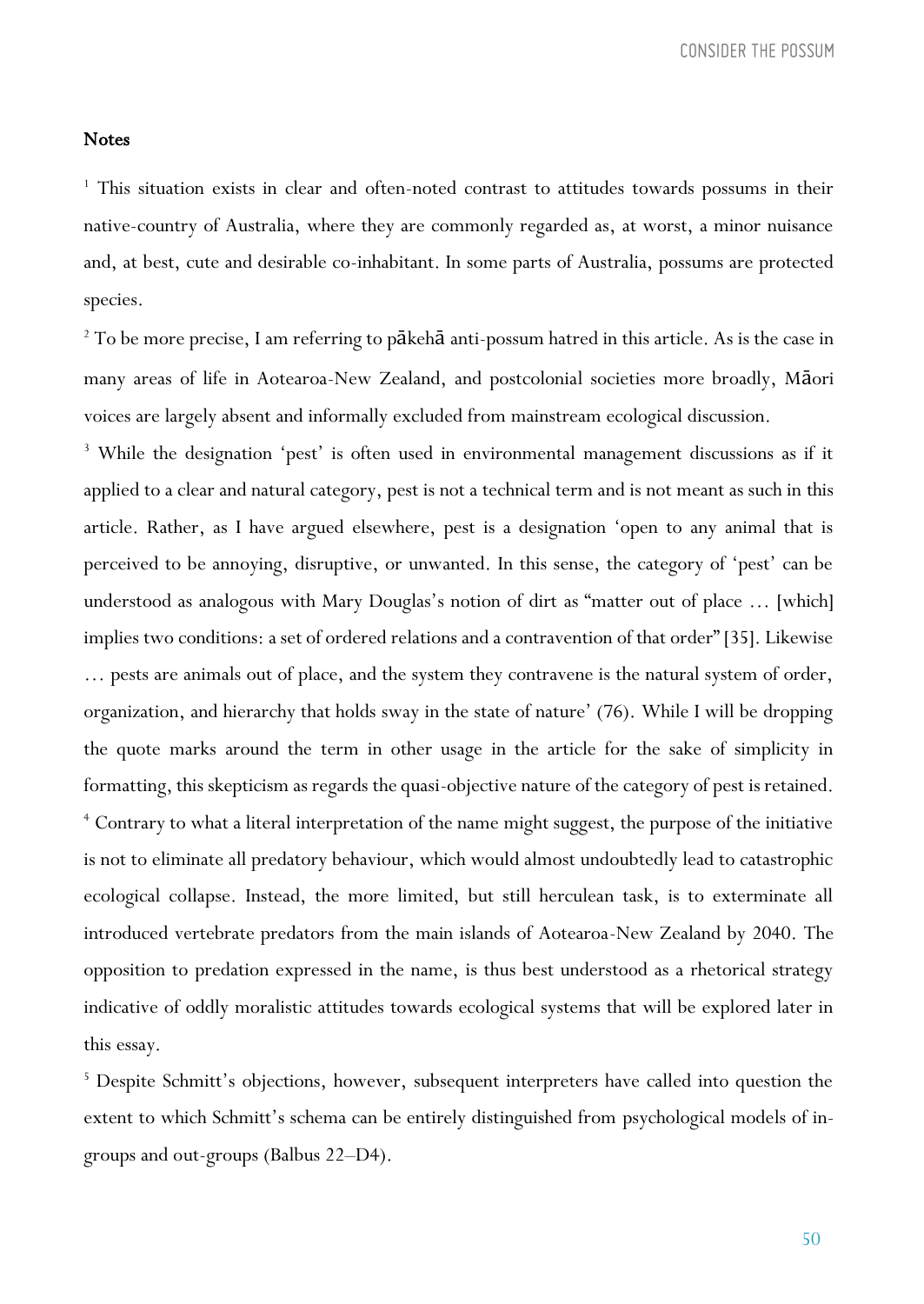<sup>6</sup> This second linguistic distinction was introduced into Schmitt's writing following the influence of his English-language translator George Schwab. Whereas German has only one word, 'fiend' (Feind), and can therefore not distinguish between legitimate and lawless opponents (Ulmen 'Translator's Note' 89, n.90) the synonymic flexibility of English allows the same idea to be expressed more directly and elegantly and with greater attention to the etymology of the distinction (Ulmen 'Return' 187–8). For this reason, I will be following the second usage.

 $^7$  The other promising ideological co-ordinate is the economic, which has been touched on earlier, but which there is not space or evidence to explore in sufficient depth here. From a classic Marxist perspective, there is certainly grounds to assert that the development of possum-hatred is partially motivated by the possums' function as a vector for bovine tuberculosis, which presents a direct economic threat to not only the farming sector, but also the larger Aotearoa-New Zealand economy which is reliant upon the agricultural industry. In this interpretation Aotearoa-New Zealand's environmental consciousness can be read as no more than a super-structural epiphenomena of the economic priorities of the agriculture base. Faced with a potential threat to the state's primary industries, there consequently arises a clear incentive over and above ecological considerations to encourage widespread public enmity towards possums in order to secure their support and assistance for possum elimination. Moreover, the recent shift from a language of (somewhat reluctant) control to aspirational annihilation coincides with the investment of technological and logistics companies in the Possum Free initiative who openly state their interest in developing new marketable tools and techniques through their participation in mass extermination. Such an explanation, however, potentially overestimates the ability of economic influences to over-determine public attitudes – there is a large gap between specific economic interests and the ecological inversion of attitudes towards potentially charismatic animals – and a more rigorous and detailed analysis would be necessary to advance such an approach beyond speculation.

<sup>8</sup> As has been frequently observed in post-colonial investigations of ecological and environmental thinking, perhaps most famously in the work of Carolyn Merchant in books such as Reinventing Eden and American Environmental History, indigenous people and perspectives tend to drop out of the discussion once an opposition has been established between the colonial project and the natural environment. Writing on the Australian context, Adrian Franklin notes that the absence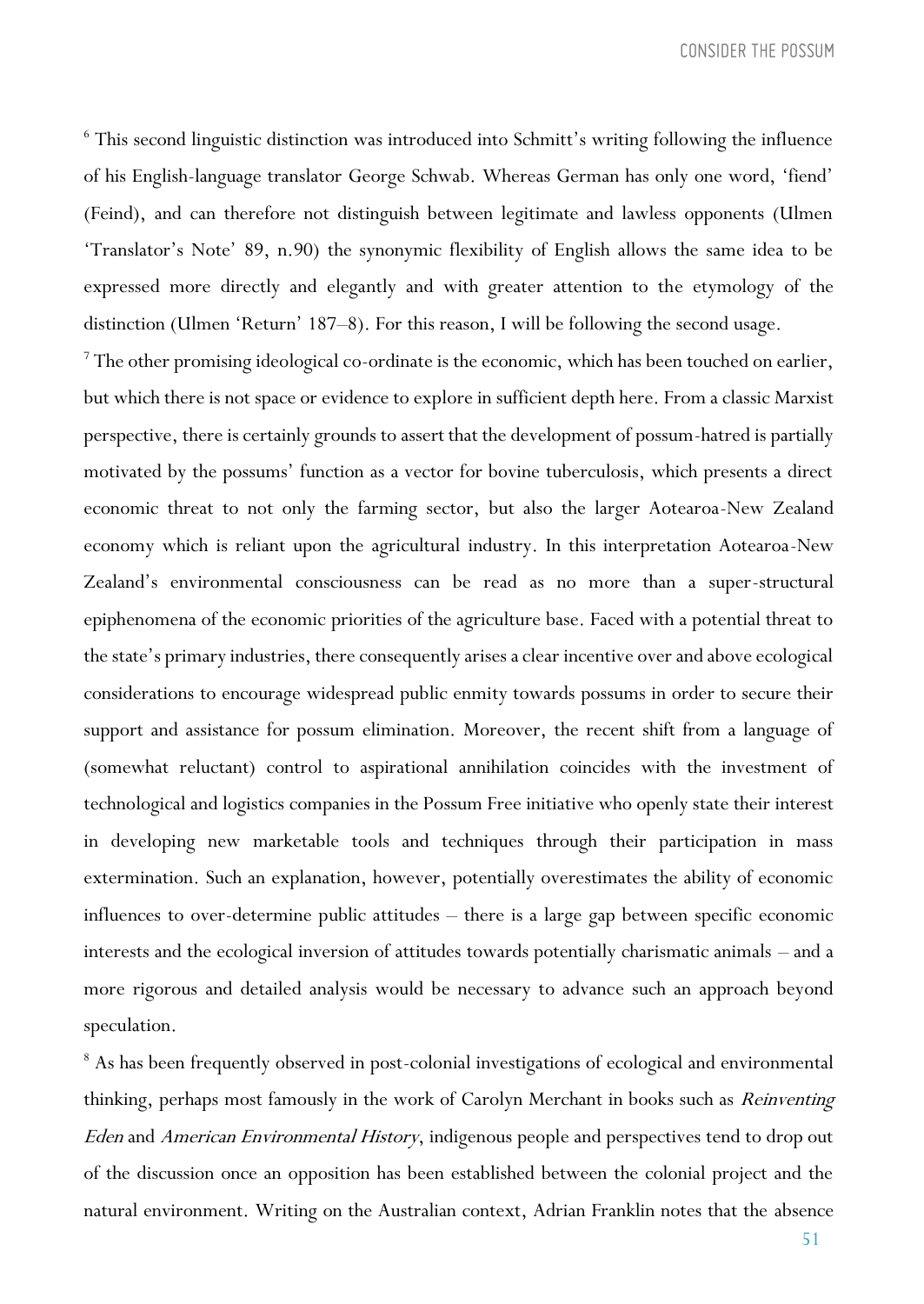of indigenous views on introduced species works in favour of environmentalists, because Aboriginal groups do not share their sharp distinction between native and introduced species, or their hostility to the second category (169).

## Works Cited

- Agamben, Giorgio. Homo Sacer: Sovereign Power and Bare Life. Trans. Daniel Heller-Roazen. Stanford: Stanford UP, 1998.
- Balbus, Isaac, D. 'Between Enemies and Friends: Carl Schmitt, Melanie Klein and the Passion(s) of the Political.' Theoria and Praxis 1.1 (2013): 18–47.
- Biosecurity Act, No. 95. New Zealand Parliament. 1993. Web. 25 Jan. 2015. <http://www.legislation.govt.nz/act/public/1993/0095/latest/DLM314623.html>
- Bland, Alastair. 'Waging War on Mammals in New Zealand.' Smithsonianmag.com. Smithsonian, 10 Jan. 2012. Web. 25 Jan. 2015.
- Butler, Dave, Tony Lindsay, and Janet Hunt. Paradise Saved: The Remarkable Story of New Zealand's Wildlife Sanctuaries and How They Are Stemming the Tide of Extinction. Auckland: Random House, 2014.
- Department of Conservation (DOC). 'Possums.' Department of Conservation. New Zealand Government. n. d. Web. 25 Jan. 2015. <http://www.doc.govt.nz/conservation/threats-and-impacts/animal-pests/animalpests-a-z/possums/>
- —. '1080 poison for pest control.' *Department of Conservation*. New Zealand Government. n. d. Web. 25 Jan. 2015. <http://doc.govt.nz/conservation/threats-andimpacts/animal-pests/methods-of-control/1080-poison-for-pest-control/>
- Douglas, Mary. Purity and Danger: An Analysis of the Concepts of Pollution and Taboo. New York: Ark, 1989.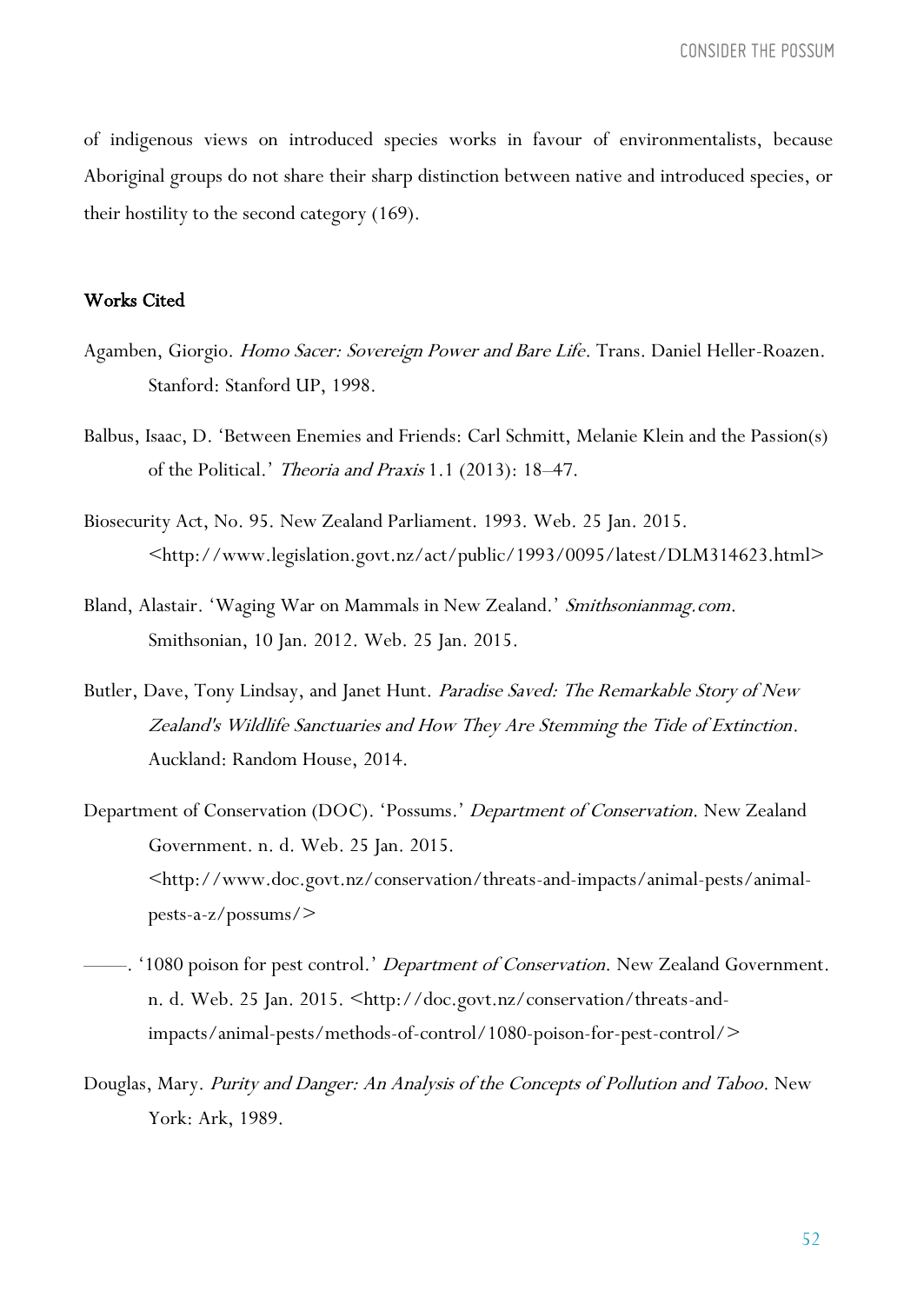- Forest & Bird. '1080 Frequently Asked Questions.' Forestandbird.org. Forest & Bird. n. d. Web. 25 Jan. 2015. <http://www.forestandbird.org.nz/saving-ourenvironment/native-plants-and-animals-/protecting-native-forests-1080/1080 frequently-ask>
- Franklin, Adrian. Animal Nation. Sydney. U of New South Wales P, 2006.
- Graham, Renee. 'Researchers developing possum-targeting drones.' One News. TVNZ. 13 Nov. 2013. Web Video. 25 Jan. 2015. <http://tvnz.co.nz/national-news/researchersdeveloping-possum-targeting-drones-5709125>
- Gross, Rachel E. 'New Zealand's War on 30 Million Possums.' The Atlantic. Atlantic Monthly Group. 1 March 2015. Web. 25 Jan. 2015. <http://www.theatlantic.com/health/archive/2013/03/new-zealands-war-on-30 million-possums/273606/>
- Gupta, Ramesh C. 'Non-anticoagulants rodenticides.' Veterinary Toxicology: Basic and Clinical Principles. 2nd ed. Ed. Ramesh C. Gupta. London: Academic Press, 2012. 698 – 711.
- Holm, Nicholas. 'Consider the Squirrel: Freaks, Vermin, and Value in the Ruin(s) of Nature.' Cultural Critique 80 (2012): 56 – 95.
- Innes, John. 'Effects of Possums on Native Animals.' Information Sheet. Manaaki Whenua Landcare Research. 2002.  $\leq$ www.landcareresearch.co.nz/\_data/assets/pdf\_file/0007/42001/possum\_effects\_ on\_native\_animals.pdf>
- Isern, Thomas D. 'Companions, stowaways, imperialists, invaders: Pets and weeds in New Zealand." In Environmental Histories of New Zealand. Ed. Eric Pawson and Tom Brooking. Melbourne: Oxford UP, 2002. 233–45.
- Johnson, Miranda. 'Reconciliation, Indigeneity, and Postcolonial Nationhood in Settler States.' Postcolonial Studies 14.2 (2011): 187–201.
- Joy, Mike. 'Paradise Squandered; New Zealand's Environmental Asset Stripping.' Auckland University, Auckland. 15 Oct. 2014. Bruce Jesson Lecture.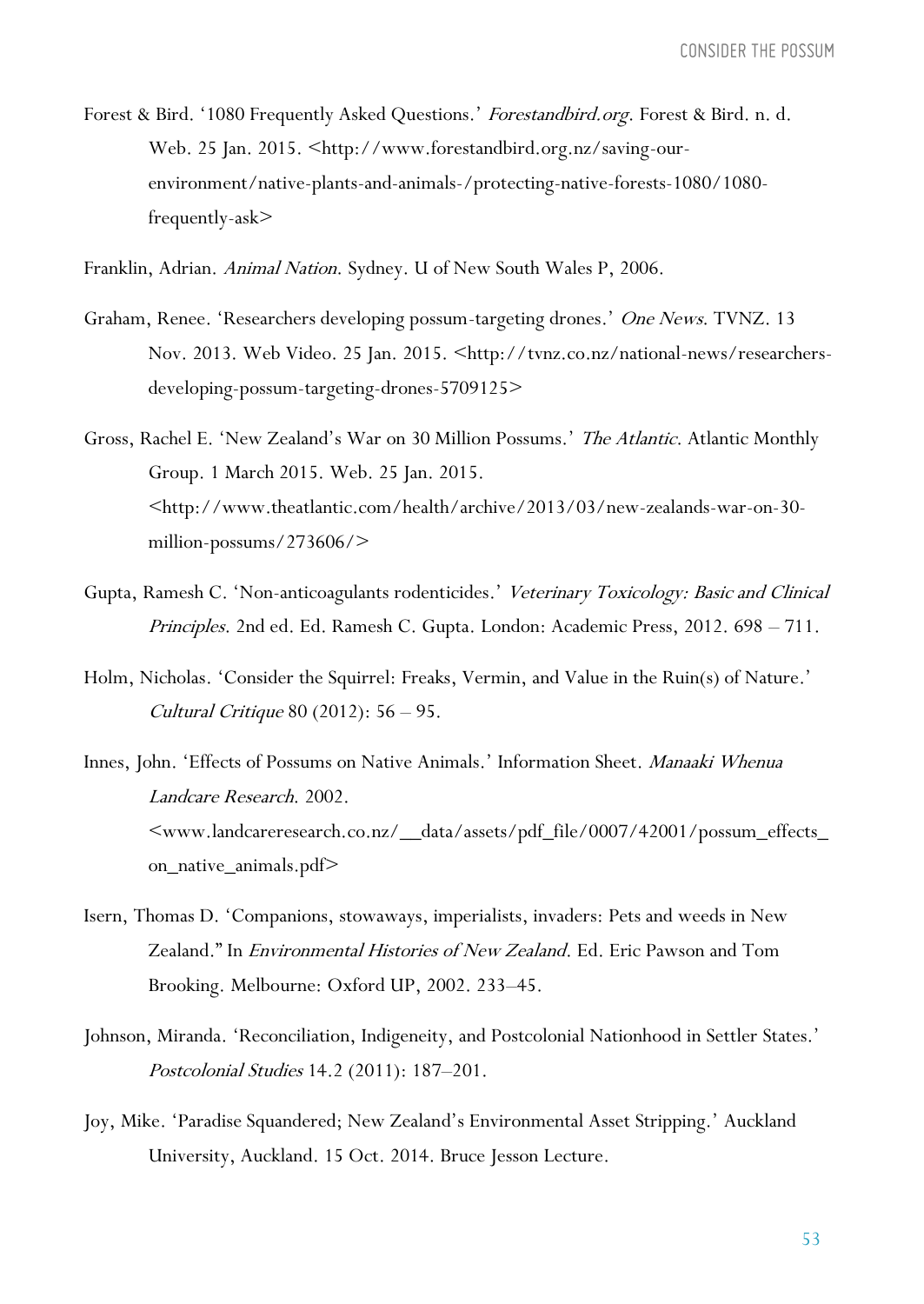Kolbert, Elizabeth. 'The Big Kill.' *The New Yorker*. 22 Dec. 2014. Web. 25 Jan. 2015.

King, Michael. The Penguin History of New Zealand. Auckland: Penguin, 2003.

Landcare Research. 'Fun new "App" to bring pest control into electronic world." Scoop.co.nz.

Scoop Media. 18 Dec. 2013. Web. 25 Jan. 2015.

- Latour, Bruno. Politics of Nature. Trans. Catherine Porter. Cambridge: Cambridge UP, 2004.
- Macdonald, Nikki. 'Can New Zealand Really Be Pest-free?' Capital Life Dominion Post. Stuff.co.nz. 23 March 2013. Web 25 Jan. 2015. <http://www.stuff.co.nz/dominionpost/capital-life/8461303/Can-New-Zealand-really-be-pest-free>
- Maddison, Sarah. 'Postcolonial Guilt and National Identity: Historical Injustice and the Australian Settler State.' Social Identities 18.6 (2012): 695–709.
- Martin, Robin. 'Ambitious predator-free plan launched.' Radio New Zealand News. Radio New Zealand. 18 Nov. 2014. Web. 25 Jan. 2015. <http://www.radionz.co.nz/news/national/259661/ambitious-predator-free-planlaunched>

Merchant, Carolyn. American Environmental History. New York: Columbia UP, 2007.

- Reinventing Eden. London: Routledge, 2003.
- Ministry of Agriculture and Forestry (MAF). 'Review of Key Parts of the Biosecurity Act 1993.' Ministry for Primary Industries. New Zealand Government, 2009. <www.biosecurity.govt.nz/files/biosec/policy-laws/review-of-key-parts-of-thebiosecurity-act-1993.pdf>
- National Pest Control Agencies (NPCA). 'Schools Materials.' NPCA.org.nz. National Pest Control Agencies. n. d. Web 25 Jan. 2015. <http://www.npca.org.nz/index.php/publications/d-schools-material/160-d-series>
- Nugent, Graham. 'Possums... Their Effect on Native Vegetation.' Manaaki Whenua Landcare Research. 2001.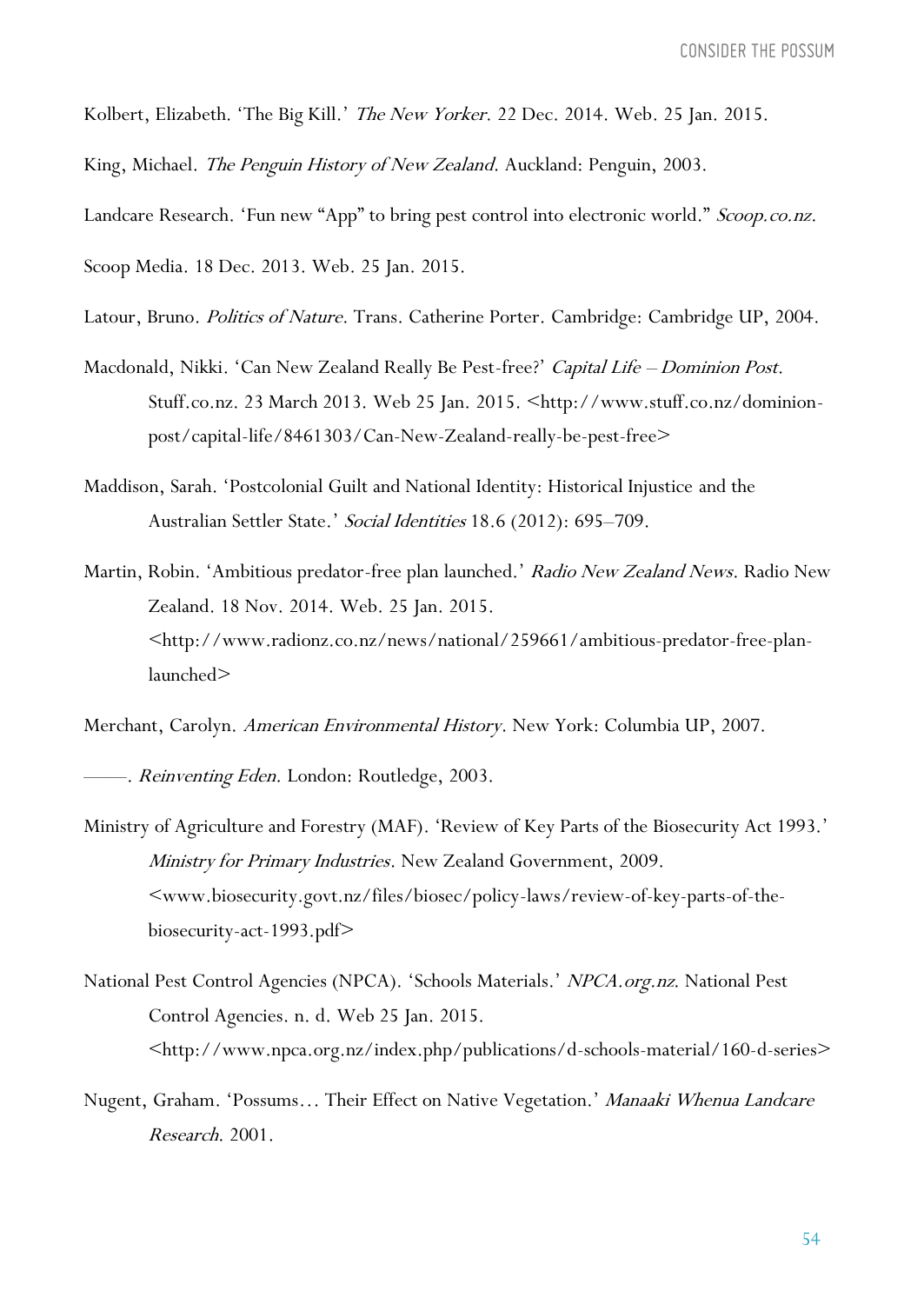$<\!\!\mathrm{www.landcareresearch.co.nz/\_data/ assets/pdf\_file/0007/42001/possum\_effects\_}$ on\_native\_animals.pdf>

- New Zealand Transport Authority (NZTA). 'Voice of Wisdom.' NZ Transport Authority. New Zealand Government. 2 Dec. 104. Web. 25 Jan 2015. <http://nzta.govt.nz/about/advertising/young-drivers/index.html>
- Predator Free NZ (PFNZ). 'The Plan.' PredatorfreeNZ.org. Predator Free NZ Charitable Trust. n.d. Web. 25 Jan 2015.
- Potts, Annie. 'Kiwis against Possums: A Critical Analysis of Anti-Possum Rhetoric in Aotearoa New Zealand.' Society and Animals 17 (2009): 1-20.
- Ramsey, Dave, and Jim Coleman. 'Possums and TB.' Information Sheet. Manaaki Whenua Landcare Research. 2002. <www.landcareresearch.co.nz/\_\_data/assets/pdf\_file/0008/42002/possums\_tb.pdf  $>$
- Rodney News. 'Pop a Possum and Win Money and Prizes.' Rodney Times Auckland Times. Stuff.co.nz. 27 Aug. 2013. Web. 25 Jan. 2015.
- Schmitt, Carl. The Concept of the Political. Trans. George Schwab. Chicago: U of Chicago P, 2007.

———. Theory of the Partisan. Trans. G.L. Ulmen. New York: Telos Press, 2007.

- Schwab, George. 'Enemy or Foe: A Conflict of Modern Politics.' Telos 72 (1987): 194-201.
- ——. 'Introduction.' *The Concept of the Political*. Chicago: U of Chicago P. 3–16.
- Statistics New Zealand. 'New Zealand is home to 3 million people and 60 million sheep.' Stats.govt.nz. Statistics New Zealand. 22 June 2012. Web. 25 Jan. 2015. <http://www.stats.govt.nz/browse\_for\_stats/population/mythbusters/3millionpeople-60million-sheep.aspx>
- Top Statistics.' Stats.govt.nz. Statistics New Zealand. 30 Sept. 2014. Web. 25 Jan. 2015. <http://www.stats.govt.nz/browse\_for\_stats/snapshots-of-nz/topstatistics.aspx>